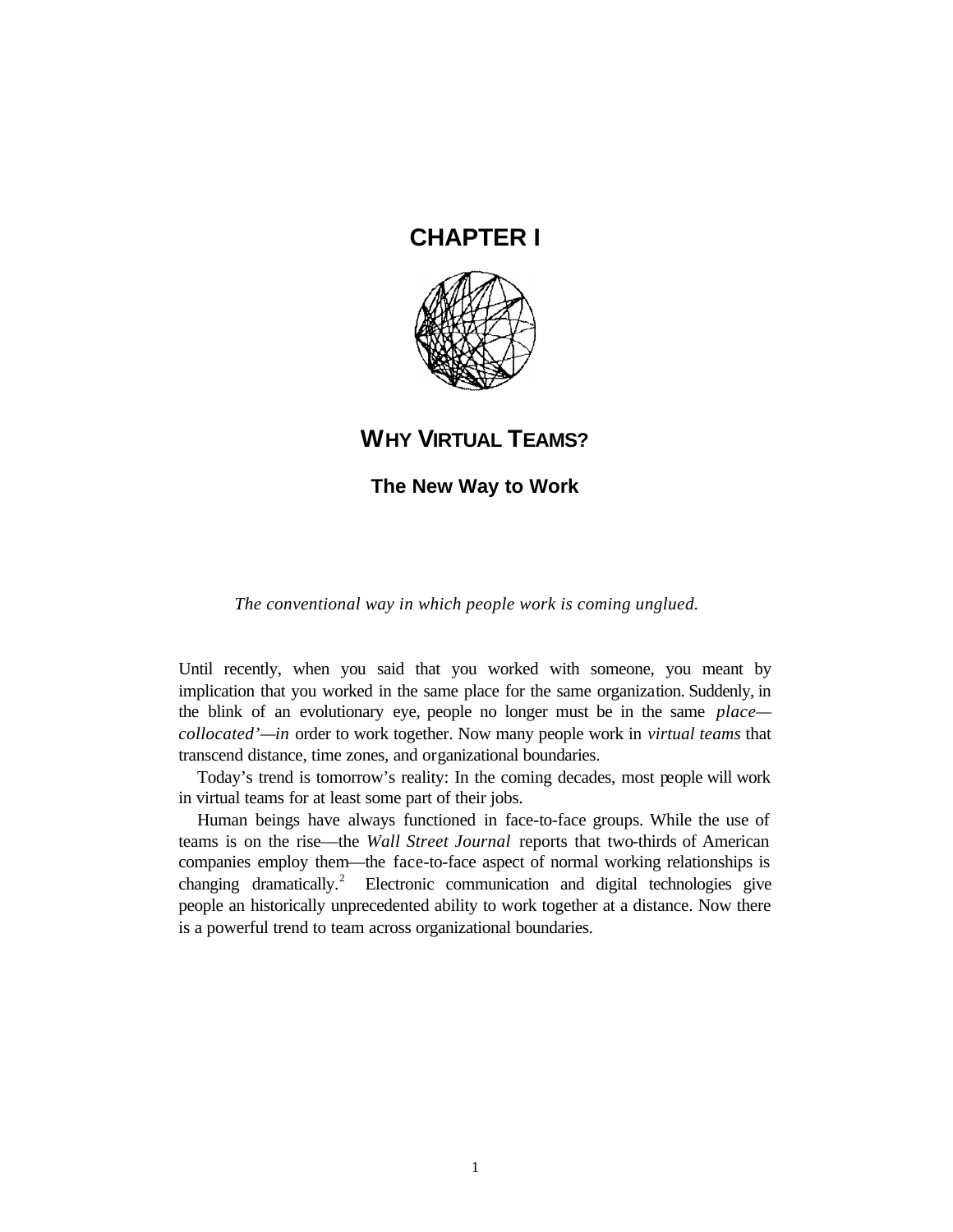Today, people frequently work across internal boundaries—the specialized functions and divisions within their companies. And they often work across external boundaries—in partnership across corporate lines with vendors and customers, in alliances with complementary enterprises, and even in association with direct competitors.

A new form of boundary-crossing team is emerging as the basic working unit of the Information Age organization.

#### *Virtual teams are the peopleware for the 21st century.*

The onrushing explosion in information and communication technologies makes change in how we team inevitable:

- ? Dataquest, the technology market research firm, predicts that personal computer (PC) sales, of which there were none in the 1960s, will top 100 million annually by the year  $2000<sup>3</sup>$ —one PC for every 60 people on the planet; and
- ? By the same time, according to Action Cellular Network, $4 \text{ more than } 60$ million people will use cellular phones—which did not exist in the 1970s.
- ? Voicemail, rare in the 1980s, is now widespread and all but indispensable in most organizations today.
- ? Fastest growing of all in the 1990s is the Internet and the World Wide Web, with its internal offspring, intranets. The number of new Internet connections each day surpasses anyone's ability to accurately count them. According to Matrix Information and Directory Services, which has tracked Internet growth for years, electronic connections among people and computers are expanding perhaps on the order of 100 percent annually.<sup>5</sup>

Distance-spanning communication tools open up vast new fertile territory for "working together apart."<sup>6</sup> For the first time since nomads moved into towns, work is diffusing rather than concentrating as we move from predominately industrial to informational products and services.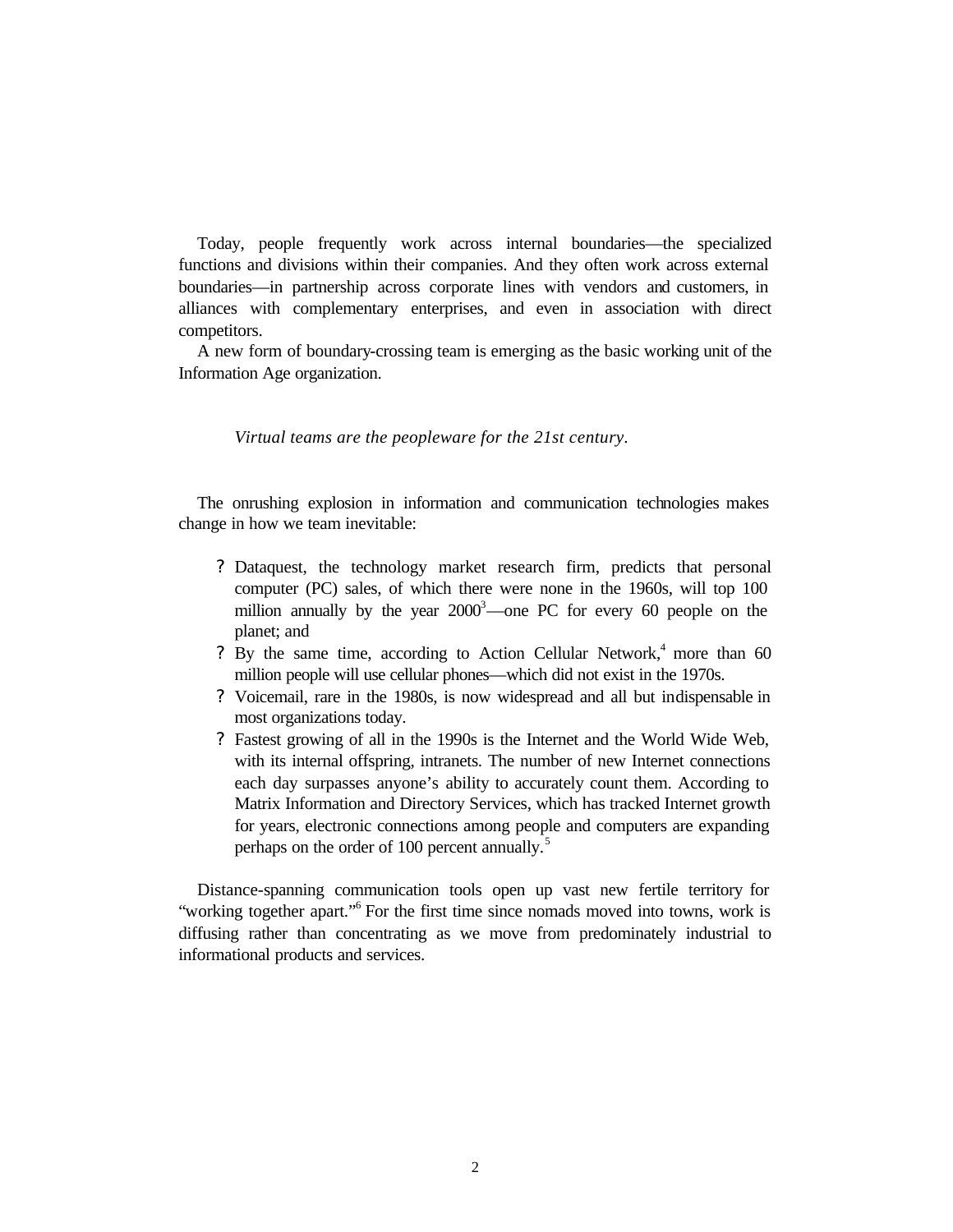In all industries and sectors, people are working across space and time. Virtual teams thrive in big companies like Hewlett-Packard and Eastman Chemical Company, in smaller ones like Rodale Press and Buckman Laboratories, and even smaller ones known only to their own markets like Tetra Pak Converting Technologies and US TeleCenters. In government agencies large and small, such as the U.S. Department of Commerce and Minnesota's Department of Natural Resources, in education including Maine's Center for Educational Services and the Massachusetts Teachers Associa tion, and in nonprofits like New York-based Women's World Banking and Boston-based Dance New England, small groups of people work together across boundaries.

How do these new virtual teams form? Sometimes a sudden need to work crossorganizationally sparks their formation. Such was the case recently in the magazine industry.

### **Like a Rolling Stone**

With a circulation of 1.3 million, *Men's Health,* whose moniker is "tons of useful stuff for regular guys," is the second largest men's magazine in the United States. It has in a few short years outstripped its two biggest competitors—Esquire and *Rolling*  Stone—both of which have been in business decades longer. *(Men's Health* has grown so rapidly that it has surprised even its publisher Rodale Press, famous for its flagship magazines, *Prevention* and *Organic Gardening.)* The combined circulation of the three men's magazines just about equals that of *Sports Illustrated,* the biggest men's publication in the United States with three million subscribers.

Suddenly in 1995, the three smaller arch competitors found themselves working on a crash project as partners in a virtual team brought together by a mutual client.

"We compete with *Rolling Stone* and *Esquire* for the same advertising business," explains Rodale vice president and *Men's Health* publisher Jeff Morgan. "One day Goodby Silverstein [the San Francisco advertising agency] that represents our client, Haggar [a men's clothing manufacturer], came to *Rolling Stone, Esquire,* and us with a challenge. Haggar would either buy its new ad campaign from the three of us together or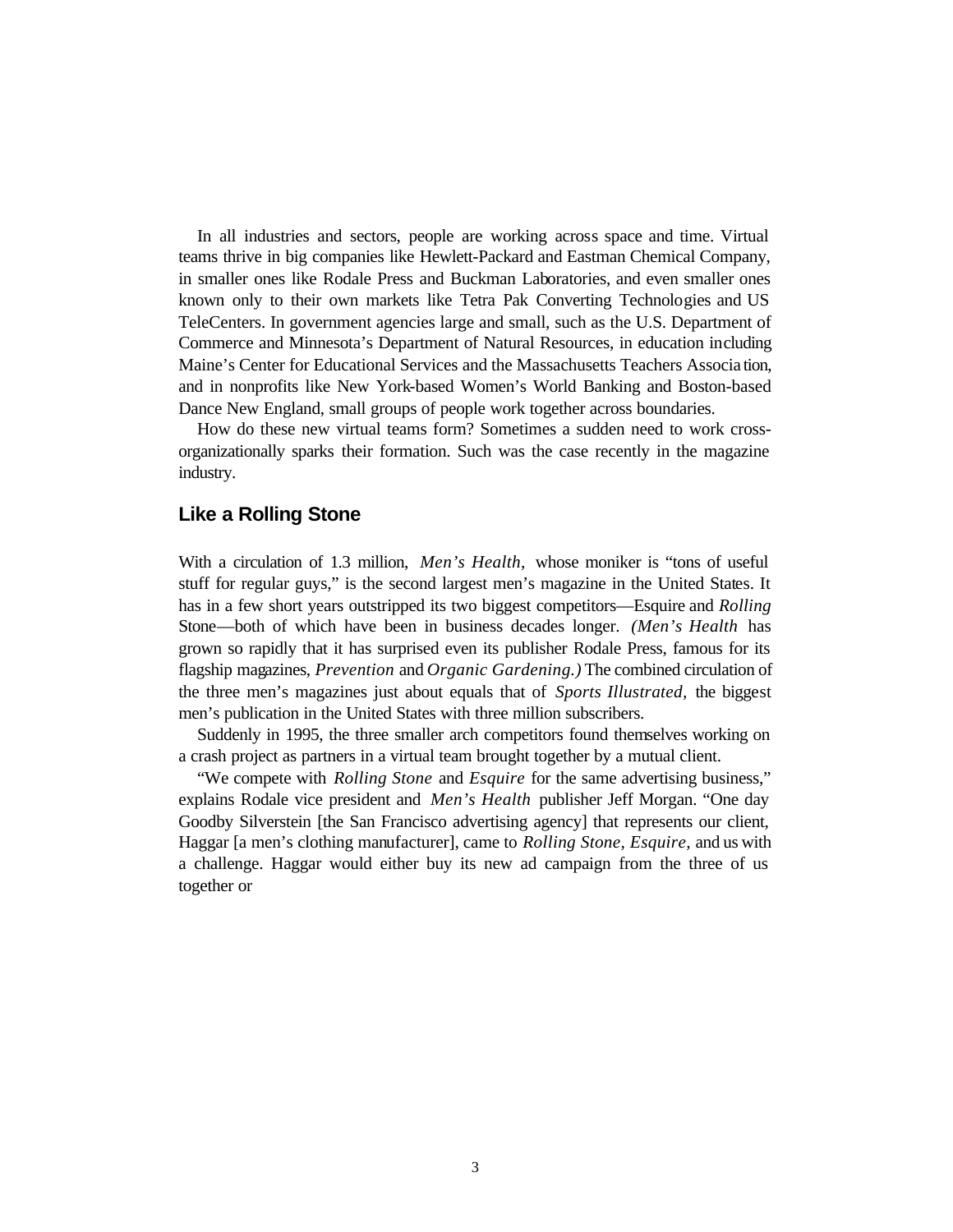from a combination of titles within Time Inc., including *Sports Illustrated.* All of us were dumbfounded. We're the biggest competitors there are and we had literally a week to become partners!"

It was not a small sale. It meant multiple pages of advertising that would run over the next two years in each magazine. It offered direct exposure to Haggar's market in the retail environment: The three competitors would jointly custom publish a 14-page guide for casual fashion. The 300,000-piece press run would go to customers when they bought Haggar products. It also would become a give-away in in-flight magazines and in health clubs around the United States. *Men's Health* regarded it as "the Cadillac of value-added projects."

A year later you could still hear the excitement—and the outcome— in Morgan's voice: "The client wound up choosing the three of us rather than Time Inc. This was an important win for us and it's the first time I've ever heard of this in publishing."

How did they do it? They combined face-to-face meetings with telephone conference calls and many faxes. Low-tech by today's standards but electronic nonetheless.

People from each magazine's Bay Area office attended the first meeting in San Francisco, home to the advertising agency Goodby Silver-stein & Partners. Then a conference call took place with 15 people on the phone at the same time—from San Francisco, Chicago, Dallas, and New York where all the magazines' advertising directors and publishers are based.

This initial brainstorming session generated enough ideas for the New York contingents of the three publications to take over. They in turn got together at *Rolling Stone's* offices where each of the magazine's marketing directors threw their ideas on the table. Together, they fleshed out the basic concept. A week later the advertising directors of the three magazines flew to Dallas and presented their idea to the clients, Haggar and Goodby Silverstein. Next the advertising agency worked over the phone, coaching the virtual team on how to present the ultimate look. Finally, within three short weeks of the very first phone call, Haggar selected the joint proposal of the virtual team of competitors over that of the media giant.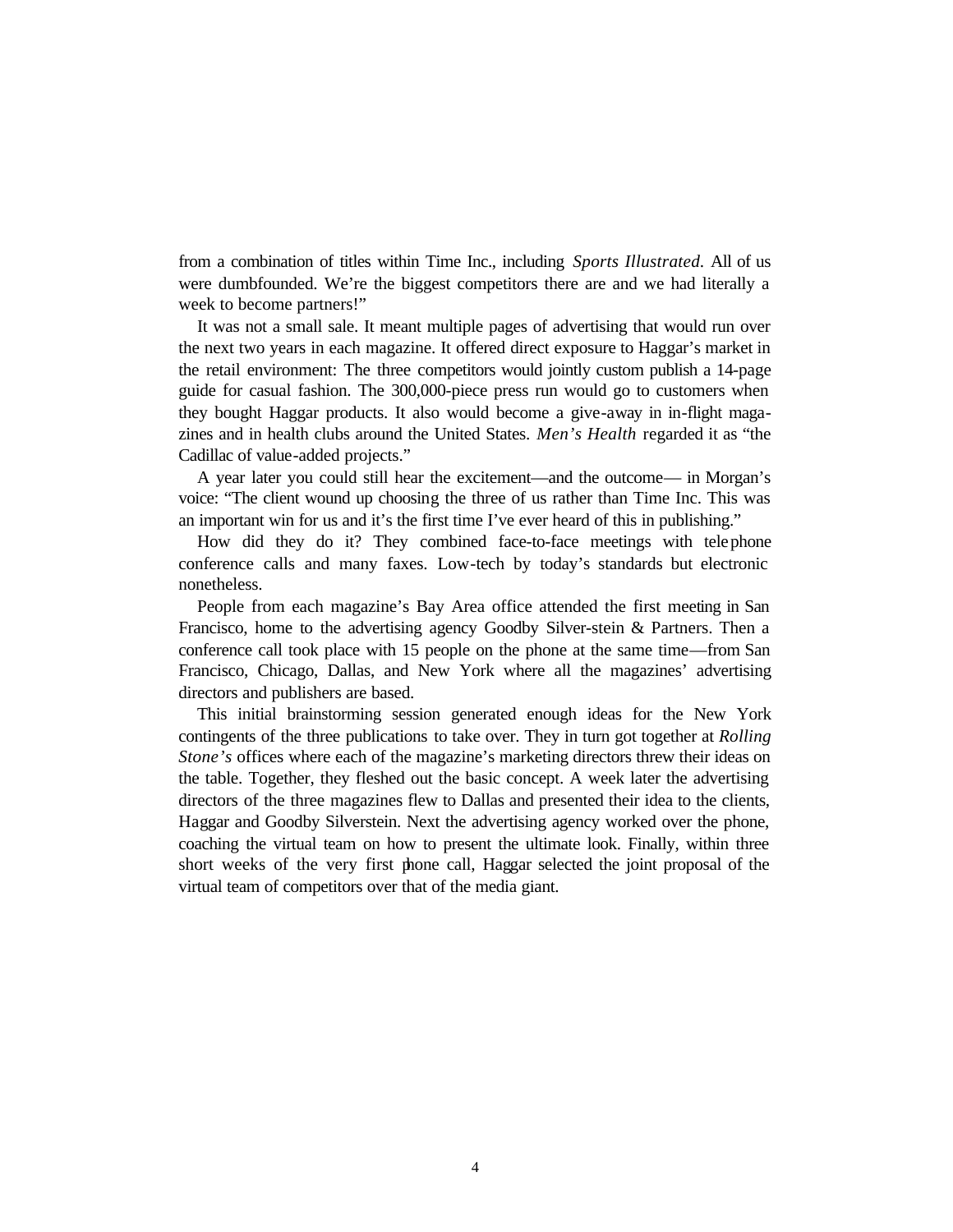never would have happened if Goodby Silverstein hadn't proposed it," Morgan says. "But it was such a unique proposition that we just got our heads in there, did it, and then walked away. This is the wave of the future." Considered a harbinger of things to come, the project was written up in the advertising trade press as an example for others to follow.

> In record time, the three magazines created a business-winning virtual team. Had they not done so, all would have lost. As with many other industries, losing is not an option for the rapidly changing, highly competitive world of publishing.

> The *Men's Health* story may seem a bit extreme—working at light speed with your arch competitors to succeed at jointly winning a highly lucrative contract. It requires an attitudinal shift that traditional business practice does not support. But it is no longer all that exceptional. Teams of people working across boundaries of space, time, and organizations are increasingly common. What is so new is the easy availability-of technology to make it happen. Even the Haggar ad campaign proposal could not have succeeded in such record time without the widespread use of communication technology. Tools such as easy-to-set-up-conference calls, PCs, and fax machines everywhere were in limited use-even as recently as a decade ago.

### **The Virtue of Virtual**

It was not until the 1990s that the word "virtual" made it into the headlines on a regular basis. As a word, virtual has the same Latin root as virtue, an intimately personal quality of goodness and power. It's archaic meaning is "effective because of certain inherent virtues or powers," an apt expression for successful virtual teams.

More recent use brings newer meanings:

- ? Virtual as in "not in actual fact" but "in essence," "almost like"; and
- ? Virtual as in "virtual reality."

The "almost like" part of the definition, as in "they act virtually like a team," is on target. "Virtual" is used in the same way in the terms "virtual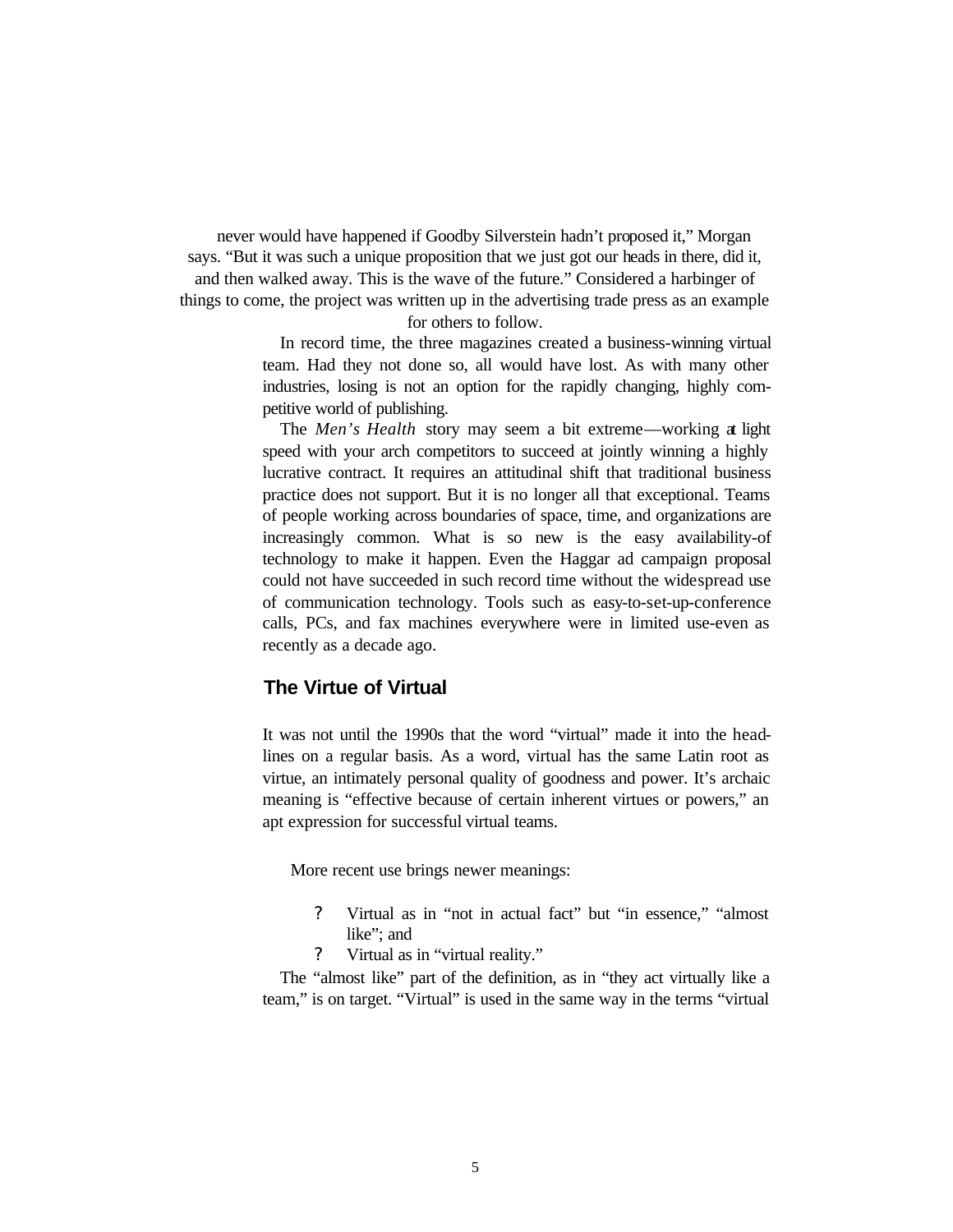corporation," "virtual organization," and "virtual office." A virtual team conjures up a different picture from the one of people in the same organization working together in the same place.

When we use the term virtual, we do *not* mean it as another dictionary definition puts it: something that is "not real" but "appears to exist," something "that appears real to the senses" but is not in fact. It is a bit like the old TV commercial about a brand of audiotape: "Is it live or is it Memorex? With Memorex, you can hardly tell."

With a virtual team, can you tell? It feels like a team and acts like a team but is it a live team? Answer:

*Virtual teams are live, not Memorex. They are most definitely teams, not electronic representations of the real thing.*

The newest meaning of "virtual" attests to forces that are fast moving teams into an altogether different realm of existence—virtual reality—or more precisely, *digital*  reality. Electronic media together with computers enable the creation of spaces that are real to the groups that inhabit them yet are not the same as physical places. The eruption of the World Wide Web in the last decade of the millennium has allowed virtual teams to create private electronic homes. These interactive intranets—protected members-only islands within the Internet—signal a sharp up-tick in the human capability to function in teams.

*Virtual teams are going digital, using the Internet and intranets.*

### *And the Definition Is*

So what exactly is a virtual team? A virtual team, like every team, is a group of people who interact through interdependent tasks guided by common purpose.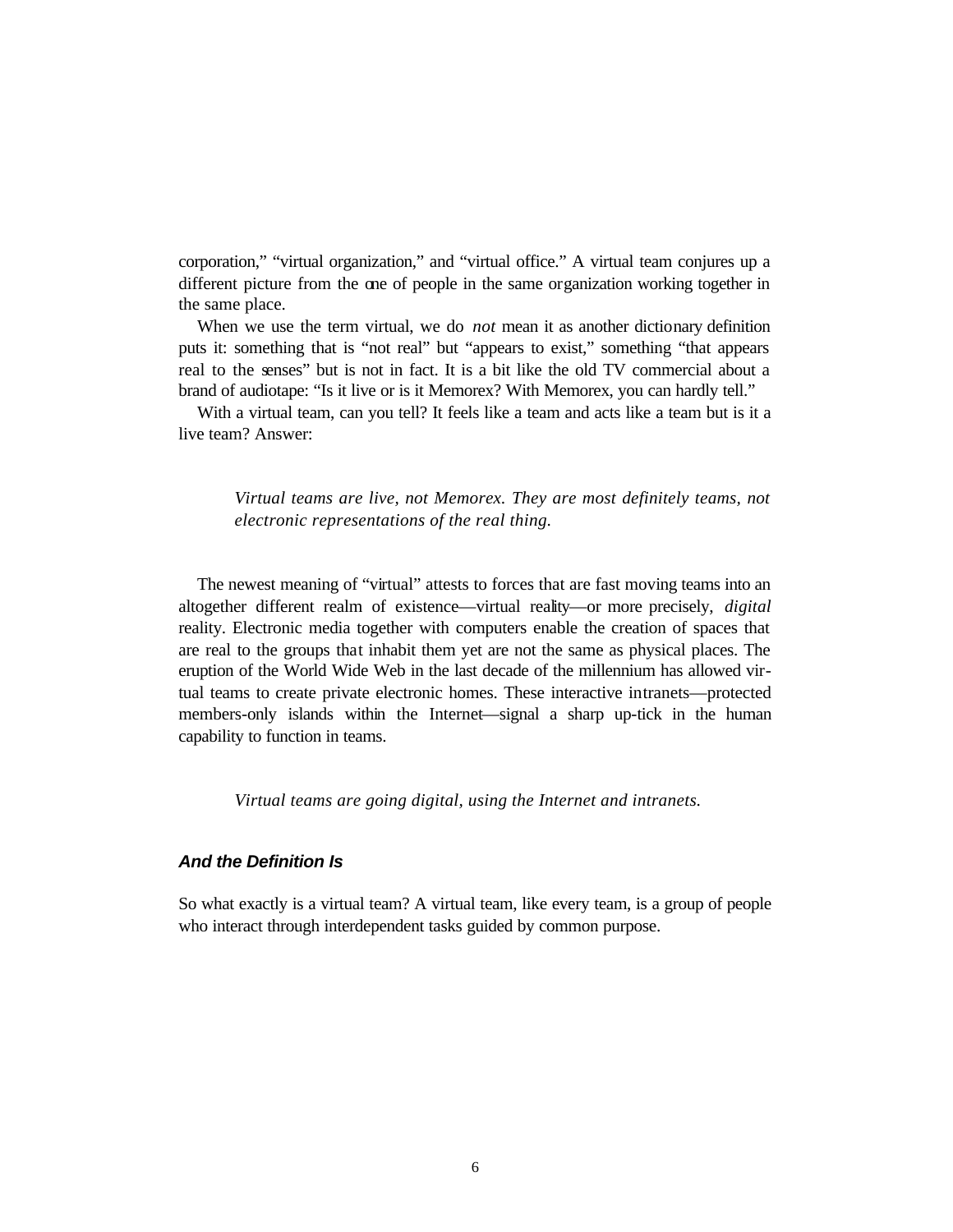*Unlike conventional teams, a virtual team works across space, time, and organizational boundaries with links strengthened by webs of communication technologies.*

> The image of face-to-face interactions among people from the same organization typifies our older models of teamwork. What sets virtual teams apart is that they routinely *cross boundaries.* What makes virtual teams historically new is the awesome array of interactive technologies at their disposal. Virtual teams now use myriad electronic technologies to cope with the opportunities and challenges of cross-boundary work.

> Regular meetings, encounters in the hallway, getting together for lunch, dropping into one another's offices—these are our standard methods for getting things done. They lag behind everyday reality. People rarely see one another when they are in different places, spread out around the world, or even housed in different parts of the same city. Motorola, for example, has some 20 locations just in the Northwest Chicago area, each of which has multiple buildings. In the most extreme cases, some teams *never* meet face-to-face but work together online. Such is the case with the 1200 employees of Buckman Laboratories in Memphis, Tennessee, who form and disband numerous situation-specific virtual teams on a daily basis—even though they are spread all around the globe.

> A major reason that many of today's teams are ineffective is that they overlook the implications of the obvious. People do not make accommodation for how different it really is when they and their colleagues no longer work face-to-face. Teams fail when they do not adjust to this new reality.

#### **Close** *Is Really* **Close**

What first comes to mind when you think of a team? A group of people working side-by-side, in close proximity to one another—a basketball or a rugby team, perhaps.

How close do you have to be to get the advantage of being in the same place? That is, what is the "radius of collaborative collocation?" The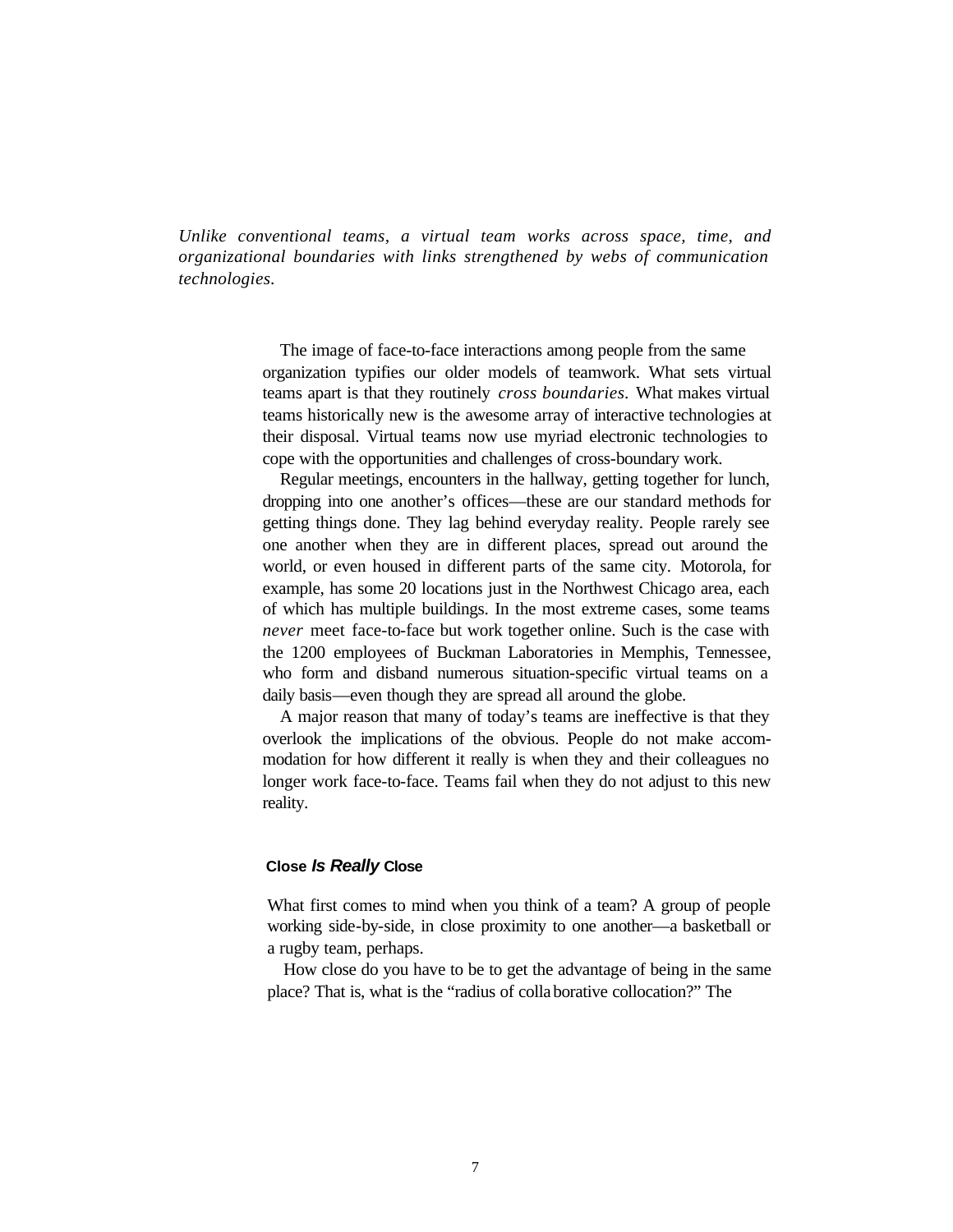startling data that MIT Professor Tom Allen has been compiling for the past several decades show that the radius is very small.

*Based on proximity, people are not likely to collaborate very often they are more than 50 feet apart.<sup>7</sup>*

The probability of people communicating or collaborating more than once a week drops off dramatically if they are more than the width of a basketball court apart. To get the benefit of working in the same place, people need to be quite close together.

To put this in perspective, think of the people you regularly work with. Are they all within 50 feet of you? Or are some of your coworkers a bit more spread out, down the hall, on another floor, in another building, or perhaps in another city or country? Increasingly, the people we work with routinely are no longer within shouting distance. Any team of more than about 10 to 15 people is by sheer physical mass probably more than 50 feet apart (Figure 1.1).

From a team perspective, the important distances are the personal ones. How close people like to be for interpersonal interactions varies by culture.<sup>8</sup> How far away do people have to be before they need to worry about compensating for distance?

The farther apart people are physically, the more time zones they have to cross to communicate. Thus, time becomes a problem when people who are not in the same place need some of their activities to be in sync. The window for routine synchronous work shrinks as more time zones are crossed, closing to effectively zero when people are on opposite sides of the globe. People who work together in the same place also can have time problems. Sale speople or consultants, for example, rarely occupy their offices at the same time. Even apparently collocated teams often cross time boundaries and need to think virtually.

#### *My Organization Is Your Organization*

Do all the people you work with to get your job done work for the same organization? Probably not.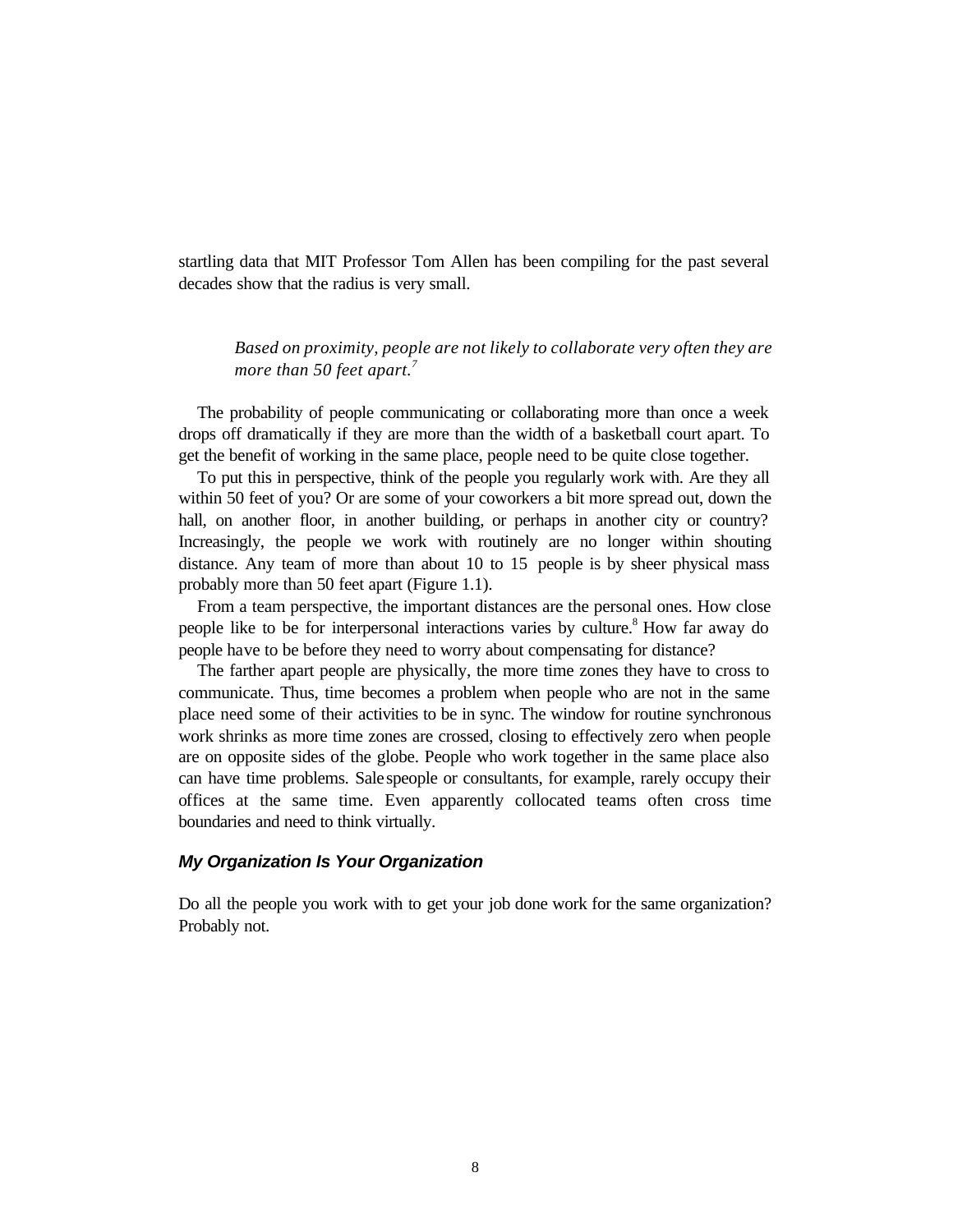

**Figure I .1 Collocated to Virtual Distance**

Most core business processes require that people regularly work across organizational boundaries. Supply chain management, marketing, product development, sales, quality improvement, and change management are just a handful of activities that require virtual teams to work over walls and across borders.

Large-scale systems change invariably requires teamwork across organizational borders. To reinvent its administration and information management system, the U.S. Department of Commerce has involved hundreds of people in teams from five major bureaus and dozens of smaller organizations. Usually numbering 8 to 10 people each, these virtual teams also involve scores of contractors who provide everything from consultation on change management to software programming.

When Acacia Mutual Insurance Company in Washington, DC, decided to have a third-party administrator do the processing of its new variable universal life insurance product, it immediately created a virtual team with its supplier, Financial Administration Systems, located in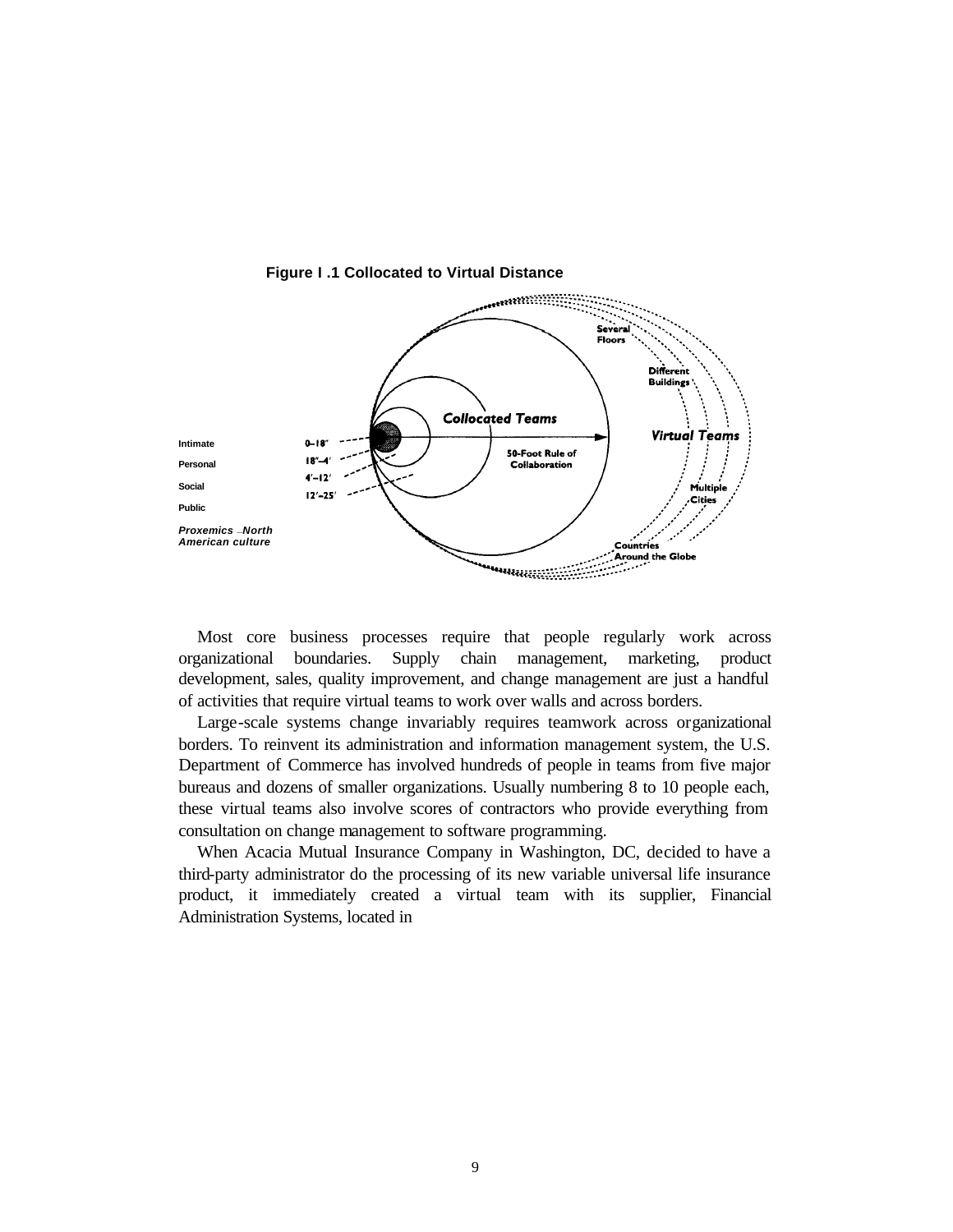Connecticut. Alliances, joint ventures, and partnerships all require companies to establish cross-boundary teams of small groups from member organizations.

Acacia's ability to easily team with a third party draws on its decadelong change effort that began when a new CEO arrived in 1988. "I wanted people to embrace customer service and have a team orientation," says Charles T. ("Tuck") Nason, also Acacia's chairman. "It was a very bureaucratic, function-oriented culture." By working in crossorganizational teams, the company has reduced new product development time from 14 to 18 months to 9. "Every insurance company should be doing this," Nason says who also cautions that it requires patience. "It's a long and arduous process. The magnitude of the change we're talking about is so huge that there's often much resistance throughout the organization."

Not surprisingly, virtual teams also are springing up in the very industries driving the momentous changes that are carrying us from one age of civilization to the next.

## **A SunTeam Success Story**

One company betting its future on operating in cyberspace since its 1982 inception is California-based Sun Microsystems. Highly decentralized— it comprises six independent "operating companies"— Sun maintains an extraordinary information infrastructure: 1.5 million e-mail messages flow through the 17,000-member company each day. Some Sun people say they no longer use paper at all. What other companies manage with more people, Sun tries to achieve with better and faster communication systems. CEO Scott McNealy's 1995 corporatewide injunction "to operate on Internet time without compromising quality" set a daunting new standard.

With sales soaring and profits keeping pace with the annual good news, Sun nonetheless launched an initiative that same year to solve some "real nasty problems," as the company's head of research and development, W. R. "Bert" Sutherland, puts it. In a few short months, it created 70 "SunTeams," virtual teams that operate across space, time,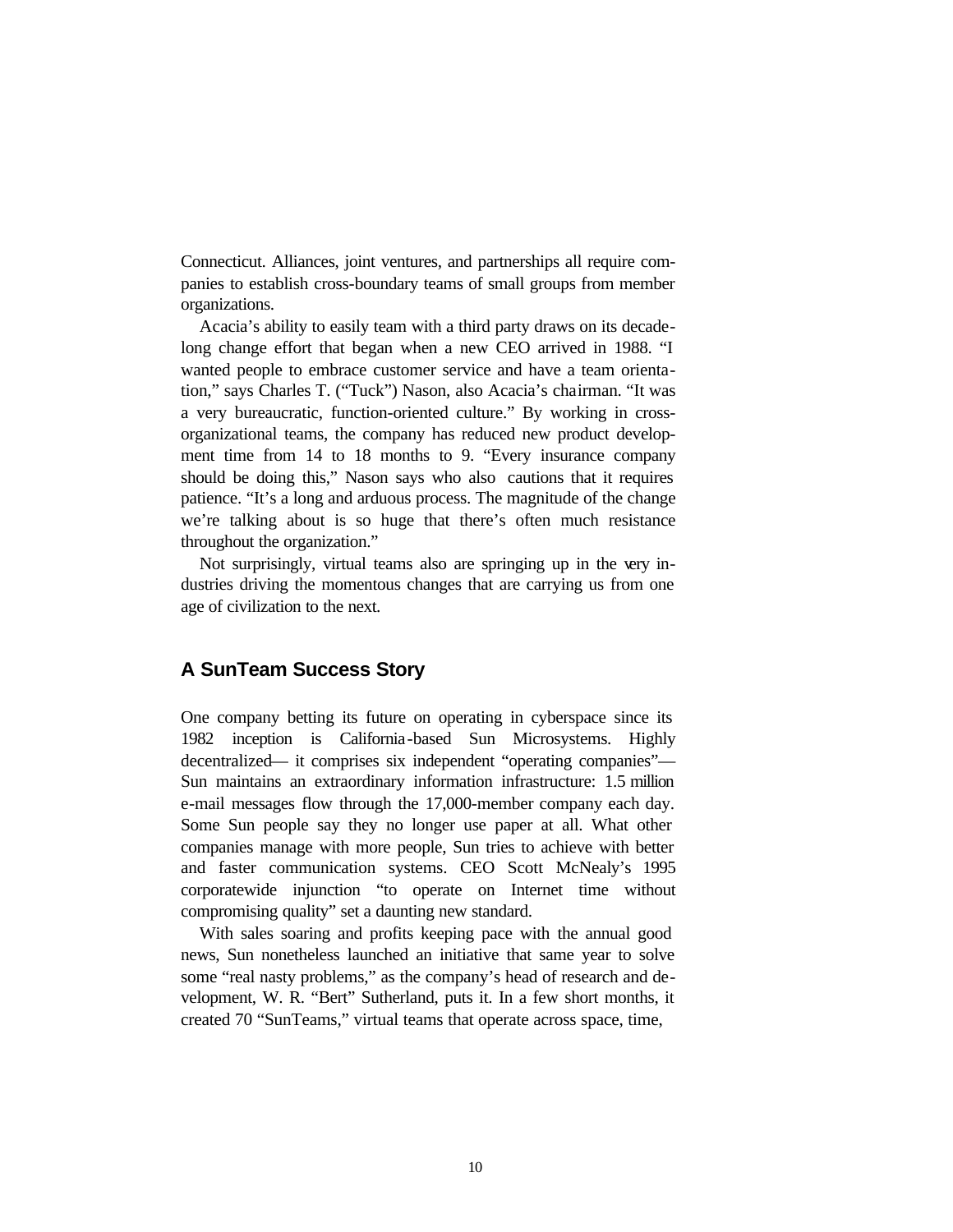#### **WHY VIRTUAL TEAMS?**

and organizations to address a number of critical business issues that the company identified (see Chapter 7).

#### **Launched** *by Customer Request*

Among the problems that the company wanted to solve was how to respond to requests for additional services from large customers. "Motorola, for example, wanted EDI (Electronic Data Interchange) ordering according to their own system requirements," reports Bill Crowley, who co-led one of the SunTeams and who in his "day job" serves as Operations Manager-North America for SunExpress, Sun's aftermarket business unit. "Our challenge was to figure out how to mass customize things that appeared to be highly customized. Could we then promote them as products?"

To solve the problem, Crowley and a few of his colleagues formed the Customer Order Cycle Team. "Phase 1 was to identify the services that customers were requesting and decide which one to work on. We selected Motorola and its EDI ordering system request as the test case. The idea was that they would be able to place orders online for standard things that they use all the time such as toners and cartridges for their printers and have them in two days. They could place their order online, have it checked for availability, and then have it shipped. Minimal human intervention would be required unless there was a stockout or a problem with the order."

The next step was to expand the team to include all the people they needed. Crowley co-led the team with another SunExpress manager, both of whom were based at the business unit's headquarters in Chelmsford, Massachusetts, 3000 miles from Sun's home base in California. "When we first started the team, we hadn't yet selected the program we wanted to implement," Crowley says, "hut after we made our choice, we needed to add more people." To cover the company's two sales regions outside North America, they recruited a marketing person from Sun's Japanese operation and one from Sun's European operations in Almere, Holland. In addition, they enlisted finance, information resources, and marketing people from SunExpress headquarters. They also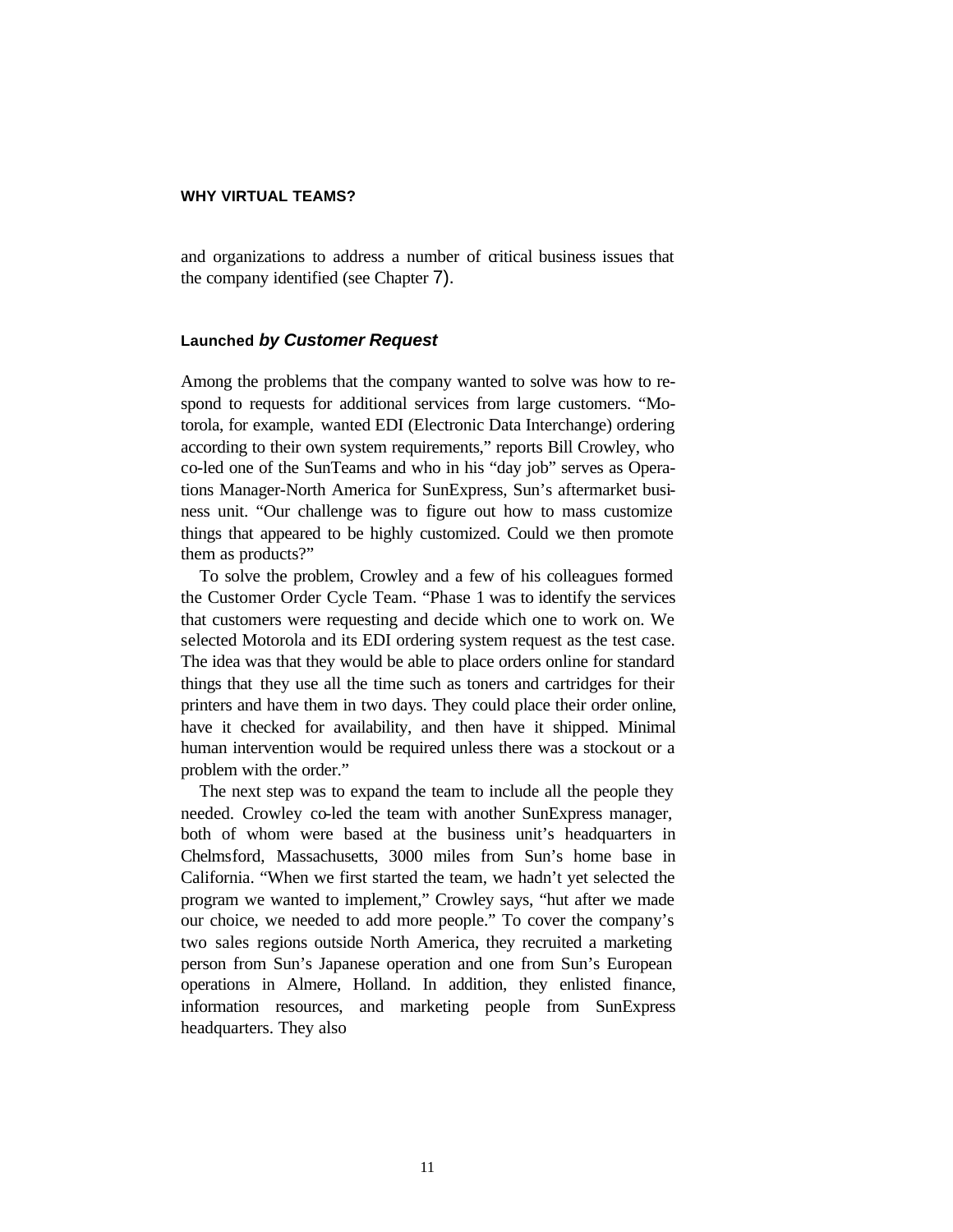sought the sponsorship of two senior executives, the general manager and the vice president of worldwide operations, both of whom report directly to the president of SunExpress.

"One *of* the values we had was to involve our customers and suppliers as we needed them," Crowley says. Thus, Motorola's Austin, Texas, operation, which initiated the original customer request, and a supplier, Caterpillar Logistics Systems, based in Peoria, Illinois, which provides transportation and warehouse management worldwide for SunExpress, both became episodic members of the team.

"One of our critical internal relationships is with Sun Microsystems Computer Company (SMCC) (the Sun operating company that designs and produces its products). Every SMCC customer becomes *our* (Sun-Express) customer at some point so we also had one of their sales reps involved. Motorola is a huge account and we wanted to make sure that we were working in conjunction with SMCC sales," Crowley reports.

"We moved people in and out as we needed them, kept senior management up-to-date, and made sure that anyone who was impacted knew what we were doing." The team invited the senior sponsors to meetings when necessary and included them in the regular e-mail distribution list.

### *E-Mails and Meetings*

Remarkably, the team completed its work in seven short months without ever holding a face-to-face meeting for the entire group. Weekly meetings took place via conference calls with people phoning in from their remote locations. "We had offline meetings as required but never had our Japanese member, the Europeans, and everyone else in the room at the same time. We were heavily dependent on e-mail which was our #1 communication tool," Crowley reports. Amazingly, for a company with the technology power of Sun, they never used videoconferencing or any sophisticated online project management software. "We were a small team of 15 rather than 100. Sometimes getting into those highly structured project management systems slows things down."

Agendas were produced prior to each meeting with decision points carefully identified. "Our strategy was that we did the work during the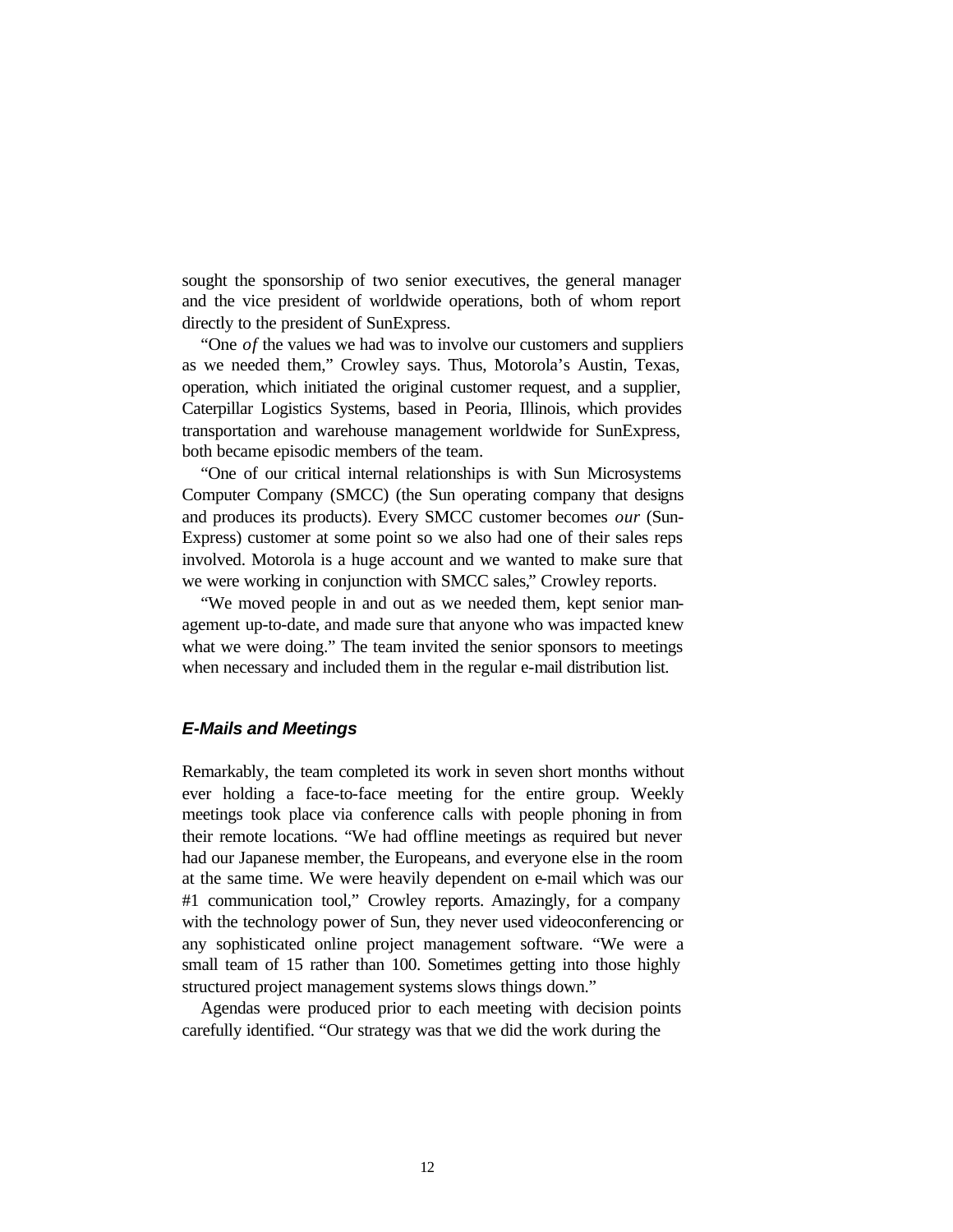### 12**VIRTUAL TEAMS**

week outside the meeting and then came to the meeting prepared to talk about updates or problems. We very specifically kept our meetings

to two hours. That was where the critical role of the team leaders came in, making sure we got through the agenda and did not get stuck."

While pointing out that strict protocols for managing virtual teams such as restricting meeting lengths are important, Crowley also cautions that "it's not necessarily bad to break the rules of the meeting. You can't be too regular about anything. There are no breakthroughs without breaking the rules."

 This tolerance for the unexpected is an important feature of working at a distance. Since there is no time-worn body of experience to draw from, virtual team members have to be open to experimentation, often discovering what made them successful in hindsight.

"In retrospect, we realized that we had a formula for success," Crowley says. "Senior management involvement *plus* cross-functional experts *plus* team commitment to the process *plus* stakeholder buy-in equals success.

What Crowley's team did intuitively was to follow the prescription for successful virtual teams:

- ? They involved the right *people* both from internal organizations and from outside companies.
- ? They carefully defined their *purpose* and used it as a compass when they started to get off track. "Always keep the end goal in front of the team," Crowley says. "Asking the 'what is the original intent?' question tends to get people back on board in the right way."
- ? They established excellent communication *links* among the team members, using a mix of media including e-mail, conference calls, and face-to-face meetings to support interactions and relationships.

When the team completed its work, SunExpress had an EDI ordering system and a process in place for responding to new product and service requests from its customers—all in a little over two quarters time—Internet speed, indeed.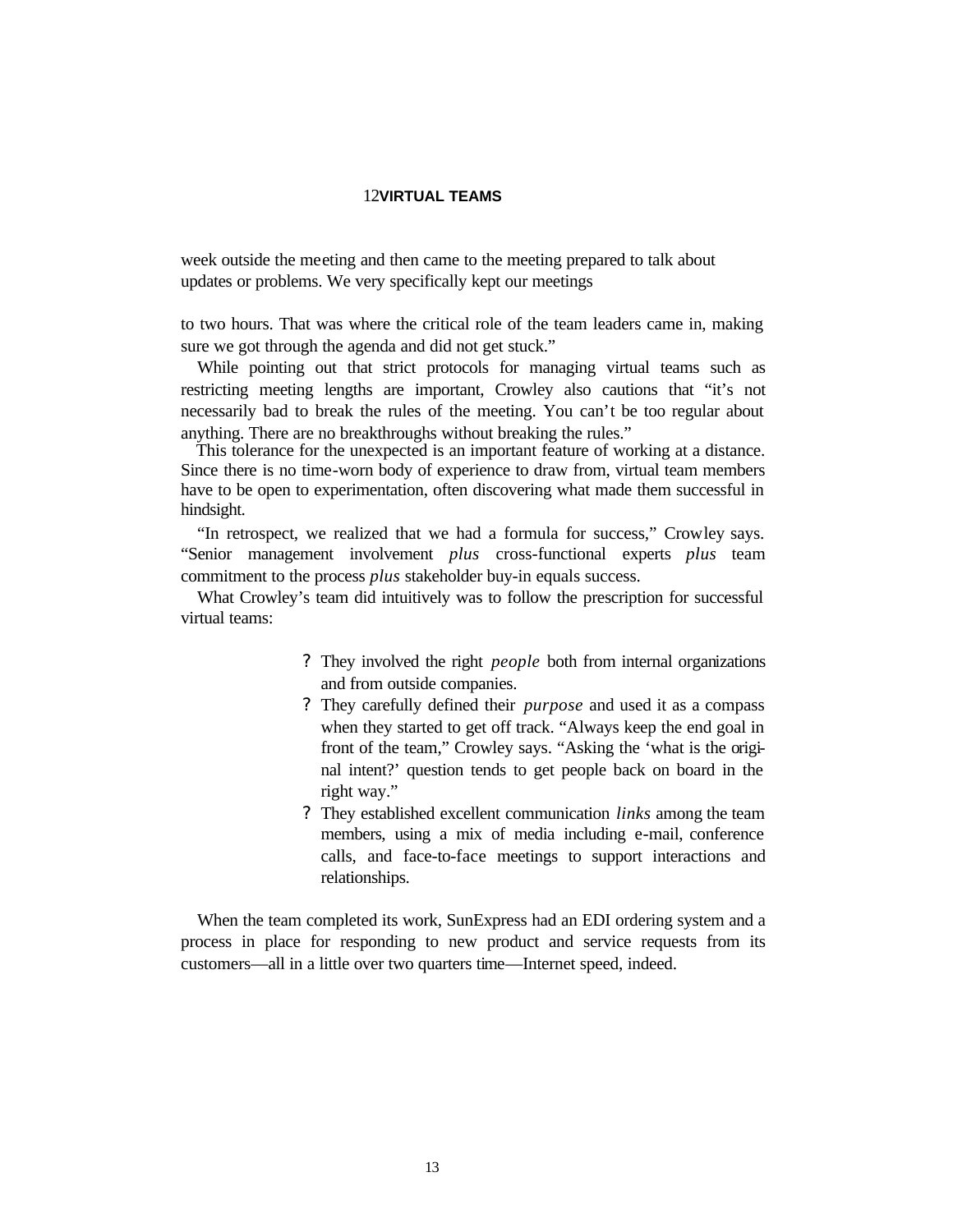## **Virtual Team Principles**

Work in a world in which the sun never sets is very complex. There are few maps in this new world of work and lots of complaints. People are trying to feel their way, uncertain that they are making the right decisions.

Most of us never received any training for living and working in a fluid, instantaneous, global "village." Thus, we need new models for teams that also incorporate the timeless features of working together.

Three words capture the essence of successful virtual teams:

- ? People
- ? Purpose
- ? Links

*People* populate small groups and teams of every kind at every level— from the executive suite to the subcommittees of the local school's parent association. *Purpose* holds all groups together, but for teams, the task—the work that expresses the shared goals—is the purpose. *Links* are the channels, interactions, and relationships that weave he living fabric of a team unfolding over time, The greatest difference between in-the-same-place teams and virtual ones lies in the nature and variety of their links.

The People/Purpose/Links model (Figure 1.2) unfolds into nine Virtual Team Principles, which provide a framework for practical, adaptable approaches to the creation and management of virtual teams.

#### **Three Slants on People**

| ? Independent members | Parts           |
|-----------------------|-----------------|
| ? Shared Leadership   | Parts-as-wholes |
| ? Integrated levels   | Wholes          |

Virtual teams comprise *independent members,* people with a modicum of autonomy and self-reliance. Although leadership tends to be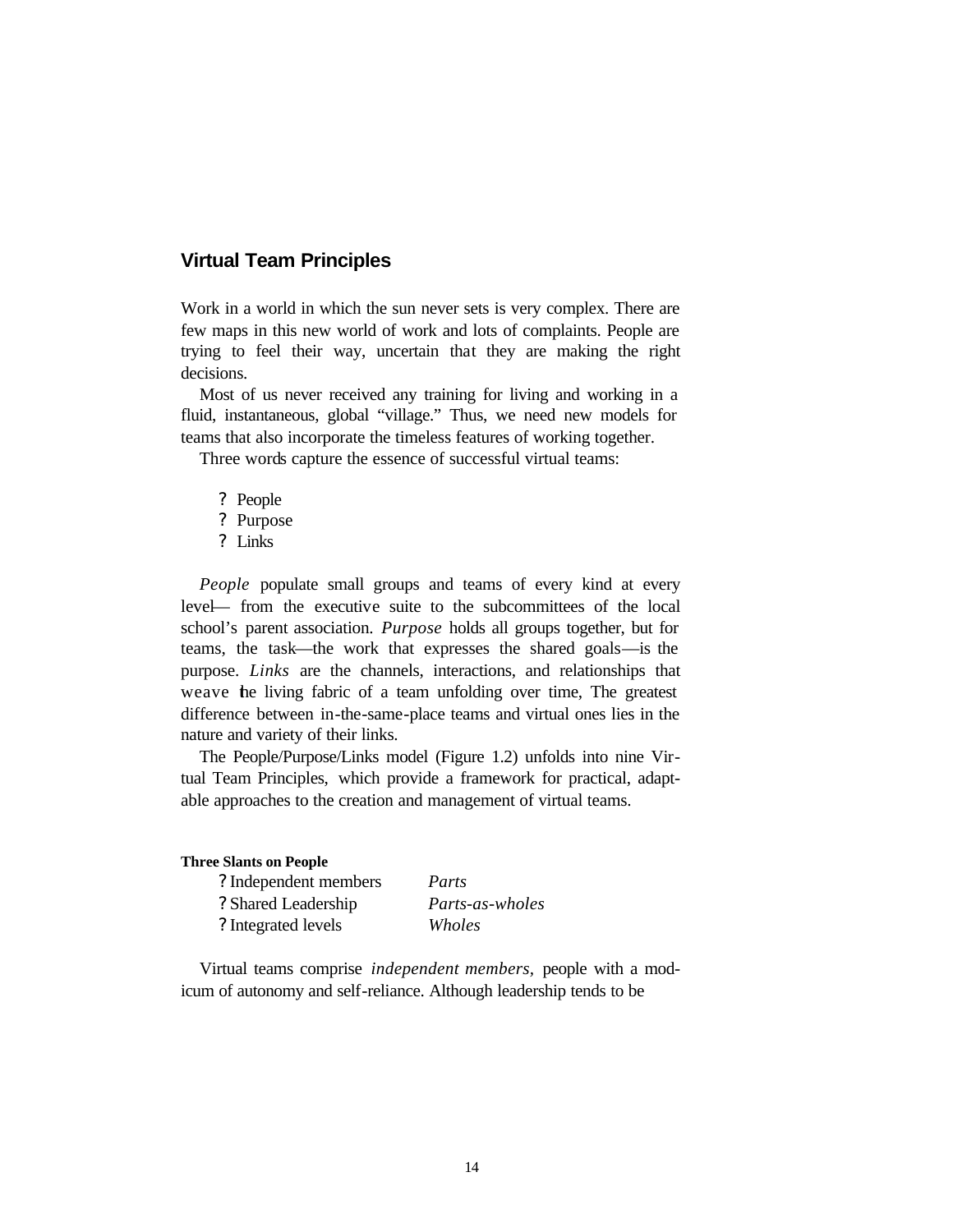**Figure 1.2 Virtual Team Model**



informal, invariably the diversity of technical and management expertise required in cross-boundary work means that most members take a leadership role at some point in the process. In virtual teams, *shared leadership* is the norm. Finally, the team is a human system arising from people parts. It has at least two levels of organization—the level of the members and the level of the group as a whole. Teams also grow out of and are embedded in organizations; they are parts of larger systems. To be successful, virtual teams must *integrate levels* both internally (subgroups and members) and externally (peers and supergroups).

### **The** *Point of Purpose*

| ? Cooperative goals    | Do    |
|------------------------|-------|
| ? Interdependent tasks | Doing |
| ? Concrete results     | Done  |

Purpose, which defines why a particular group works together, expresses some minimal level of interdependence among the people involved. Virtual teams are far more dependent upon having a clear purpose than face-to-face teams. Because they operate outside the bounds of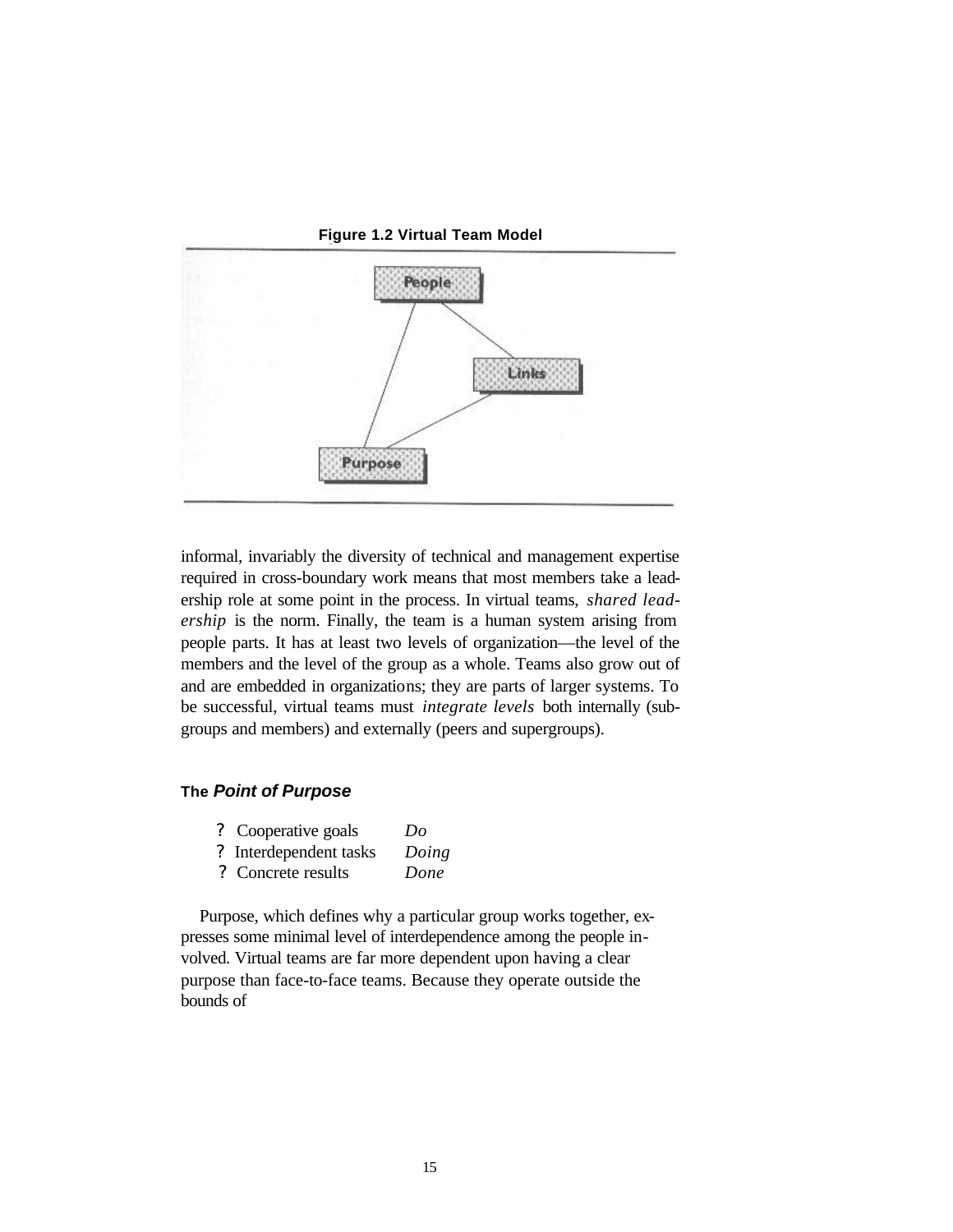traditional organizational life without bureaucratic rules and regulations to guide them, they must rely on their common purpose to stay in tune.

*Cooperative goals* are what purpose looks like at the beginning of any successful teaming process. This is why so many books about teams begin by focusing on goals. A set of *interdependent tasks,* the signature feature of teams, connects desires at the beginning with outcomes at the end. When a team completes its process, it expresses its purpose as *concrete results,* the measurable outputs of joint effort. These three ele ments—cooperative goals, interdependent tasks, and concrete results enable virtual teams to stay focused and be productive.

### **The** *Web of Links*

| ? Multiple media                 | <i>Channels</i> |
|----------------------------------|-----------------|
| ? Boundary-crossing interactions | Communicating   |
| ? Trusting relationships         | Patterns        |

What gives *virtual* teams such distinction is their links. Relatively suddenly, multiple, constantly enhanced modes of communication are widely available, providing access to vast amounts of information and unprecedented possibilities for interaction. We chose the term *links* for this defining feature of virtual teams because it bridges three key aspects of communication.

First people need the actual physical connections—wires, phones, computers, and the like—that provide the potential for communication and are the prerequisite for interaction. *Multiple media* are moving virtual teams from the extraordinary to the ordinary as the technology wave of Information Age change reaches the mainstream.

Connections make *boundary-crossing interactions* possible. The back-and-forth communication between people—the activities and behaviors—constitute the actual process of work. It is here—at the boundaries of interaction—that virtual teams are truly different.

> *In virtual teams, people's interactions across boundaries require behaviors that are fundamentally new.*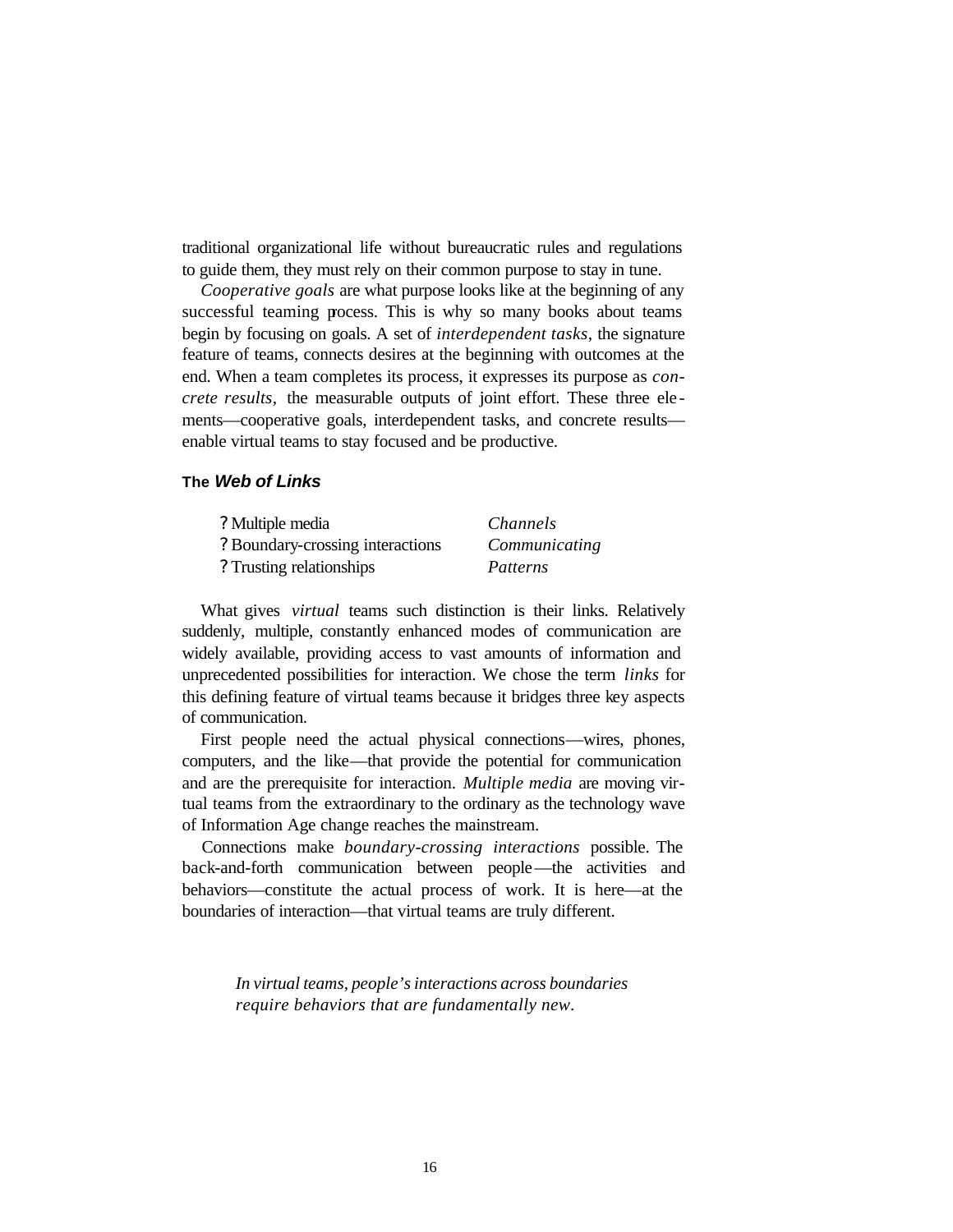Through interactions near and far, people develop *trusting relationships,* the invisible bonds (and baffles) of life. People's patterns of behavior mark the outlines of their relationships that persist and feed back into subsequent interactions. As important as positive relationships and high trust are in all teams, they are even more important in virtual ones. The lack of daily face-to-face time, offering opportunities to quickly clear things up, can heighten misunderstandings. For many distributed teams, trust has to substitute for hierarchical and bureaucratic controls. Virtual teams with high trust offer this valuable social asset back to their sponsoring organizations for use in future opportunities to cooperate (see Chapter 9).

*It is far better to cross boundaries than to smash them.*

## **Cyber Teams**

With electronic technology, virtual teams can work across time and space in ways that provoke the formation of entirely new ways of working and organizing. The word *cyber* is telling: it means steersman in Creek, putting you in the driver's seat. To travel across distances faster than the speed a person can walk requires transport—ships that sail across oceans to new worlds, horses that ride over mountain ranges to new frontiers, electronic media that open up cyberspace.

### *The World Wide Web Inside and Outside*

In an area of fast paced technology change, such as communication, it is dangerous to make predictions. We do, however, put a stake in the ground for the awesome impact of the Internet and intranets on the future of virtual teams.

The particle physicists at CERN (Conseil Europeen pour la Recherche Nucleaire) $\degree$  in Geneva, Switzerland, came up with a powerful new way to interconnect their global research community using the Internet in 1989. When they did, they could not have predicted what would happen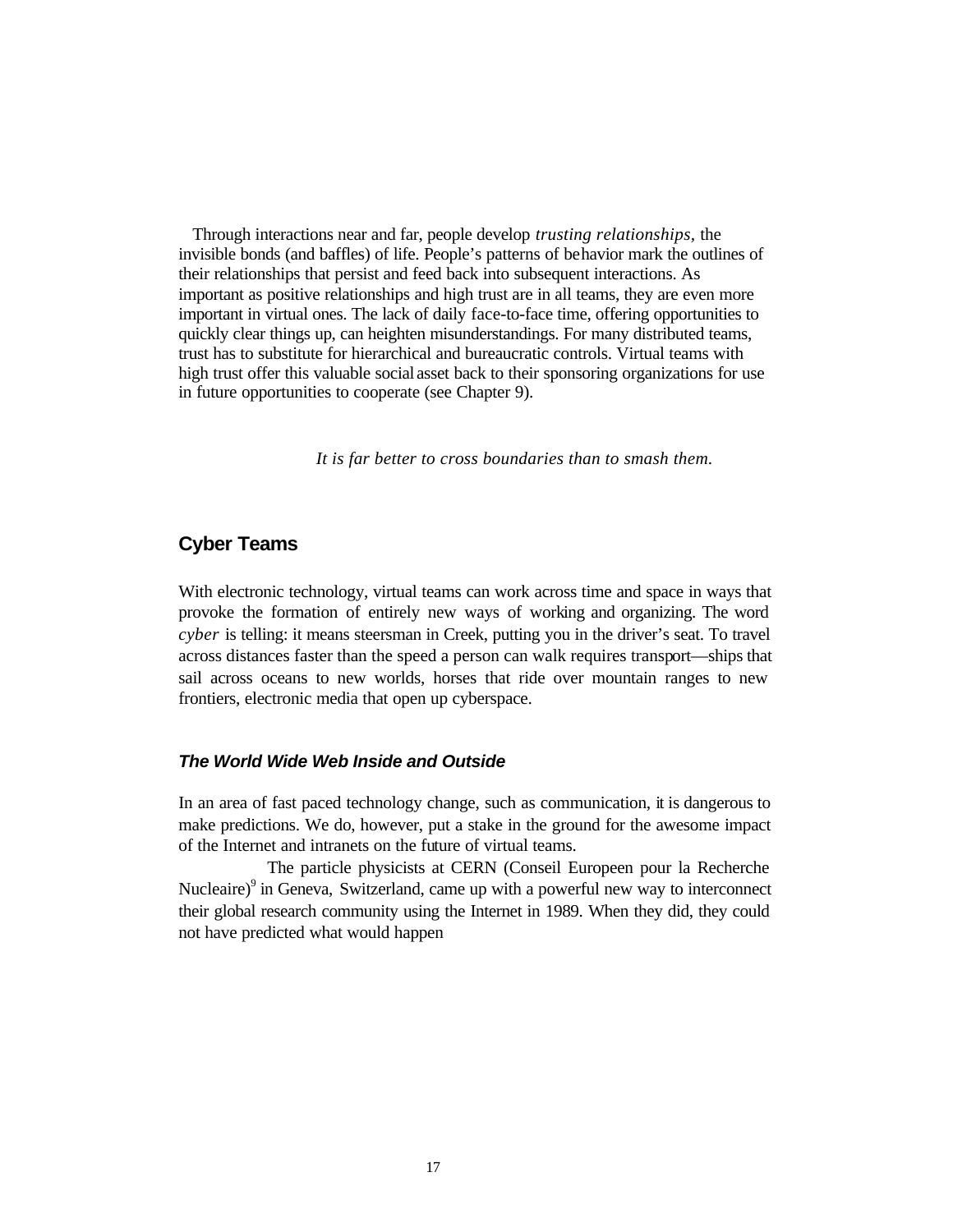with their technology. In a few short years, the World Wide Web has become the communication phenomenon of the decade. Suddenly anyone with Internet access can explore millions of postings around the world on nearly every conceivable topic gliding from continent to continent in click-of-a-mouse time.

Ted Nelson and Doug Engelbart were among the earliest seers to envision the possibilities of *hypertext* and the resulting global web of networked knowledge. The word *hypertext* is rather self-descriptive: It is text that behaves as if it is hyperactive. Anything written in hypertext (or any graphical element) can become what amounts to a computer button of its own, the simple but profound linking capability. Click your mouse and off you go to that destination. This means that everything on the Web can be interrelated—linked. Thus, witness our ability to wonder what country the Kalahari Desert is in and discover the answer— Botswana—in less than 30 seconds, thanks to the World Wide Web.

The technologies that support hypertext make the World Wide Web possible: $^{10}$  The basic computer language used to design Web pages is called HyperText Mark-up Language (HTML); the communication link that connects Web sites uses a standard called HyperText Transfer Protocol (HTTP).

Companies, libraries, universities, government agencies, hobbyists, nonprofits, political campaigns, social activists, and just plain folks all have jumped on to the World Wide Web. Millions of home pages are joined by many thousands more every day.

For virtual teams, the use of private World Wide Web sites is a singular blessing.

> *For the first time, teams can virtually collocate all the information they need to work together and put it all in context.*

That does not mean that all of the team's information is on the Web site, but it does mean that the Web site can point you to wherever you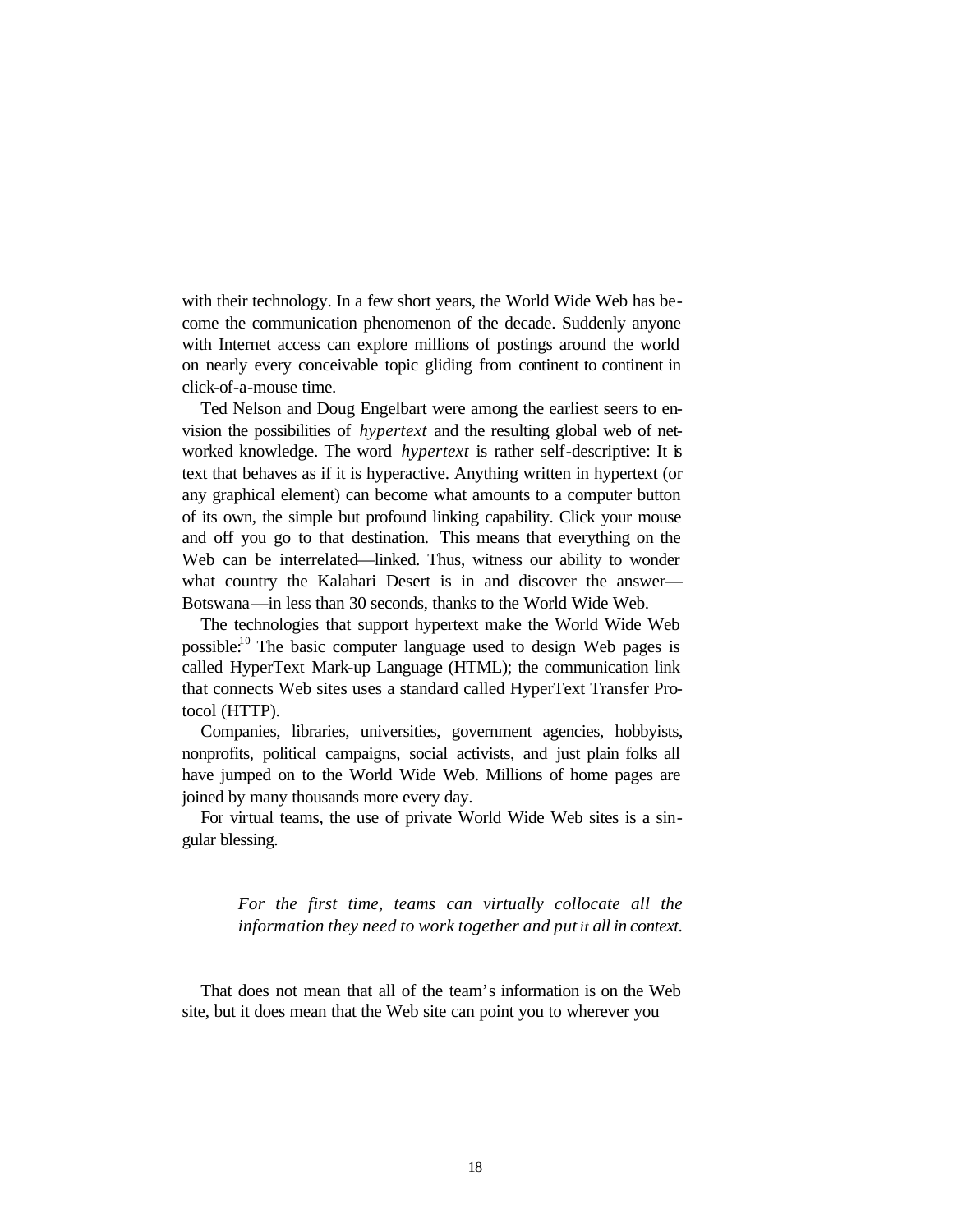need to go. Pointers are embedded in text, outlines, graphics, maps, and other media. Virtual reality for virtual teams is going digital and be coming conceptual.

 When Microsoft bought Vermeer, a small software company whose product, Front Page, is a Web page design tool, the two companies needed to do a lot of work to integrate the Boston-based firm into the -Redmond, Washington, giant. Instead of using the familiar frustrating process of endless meetings, phone tag, and lost memos, Richard Dale, then Vermeer's vice president of Operations, used a different solution. "The work of moving Vermeer was a pretty mundane sort of thing requiring a bunch of fairly boring tasks," he explains. Dale's observation echoes the experience of many people involved with such transitions closing offices, arranging the move, resolving personnel issues.

So Dale decided to liven things up. He used his company's product to design "a little Web page which had all the numbers we needed. Anything we needed to remember we put on our internal Web site."

"Intranet" is the term for a private Web site that is internal to an organization or one of the networks that make up the truly vast Internet. Dale's company already had a rather substantial intranet running. It contained everything from "project status to people's names and addresses to forms for ordering office furniture to how to send a FedEx, to what was on the lunch menu at the local take-out place."

"I was in charge of operations for the company," Dale says, "and my philosophy was that if more than one person asked me a question, I put it on the Web site." The fancy name for Vermeer's intranet? "The Internal Web Page." Soon their Web page became Vermeer's institutional memory. They also had an external page for customers.

The Vermeer home page (as the "front door" to a Web site is known) had a norm attached to it that underscores the subtle organizational difference that virtual teams reflect. Everyone in the group had privileges to "author," that is write, material to the page. "That wasn't controlled, but we were only 35 people and we knew that if people started to mess it up, we'd control it," Dale explains. "The day we were bought someone put up a picture of Bill Gates and set a link to the Microsoft home page. The due date for one of the engineer's baby became a sweepstakes."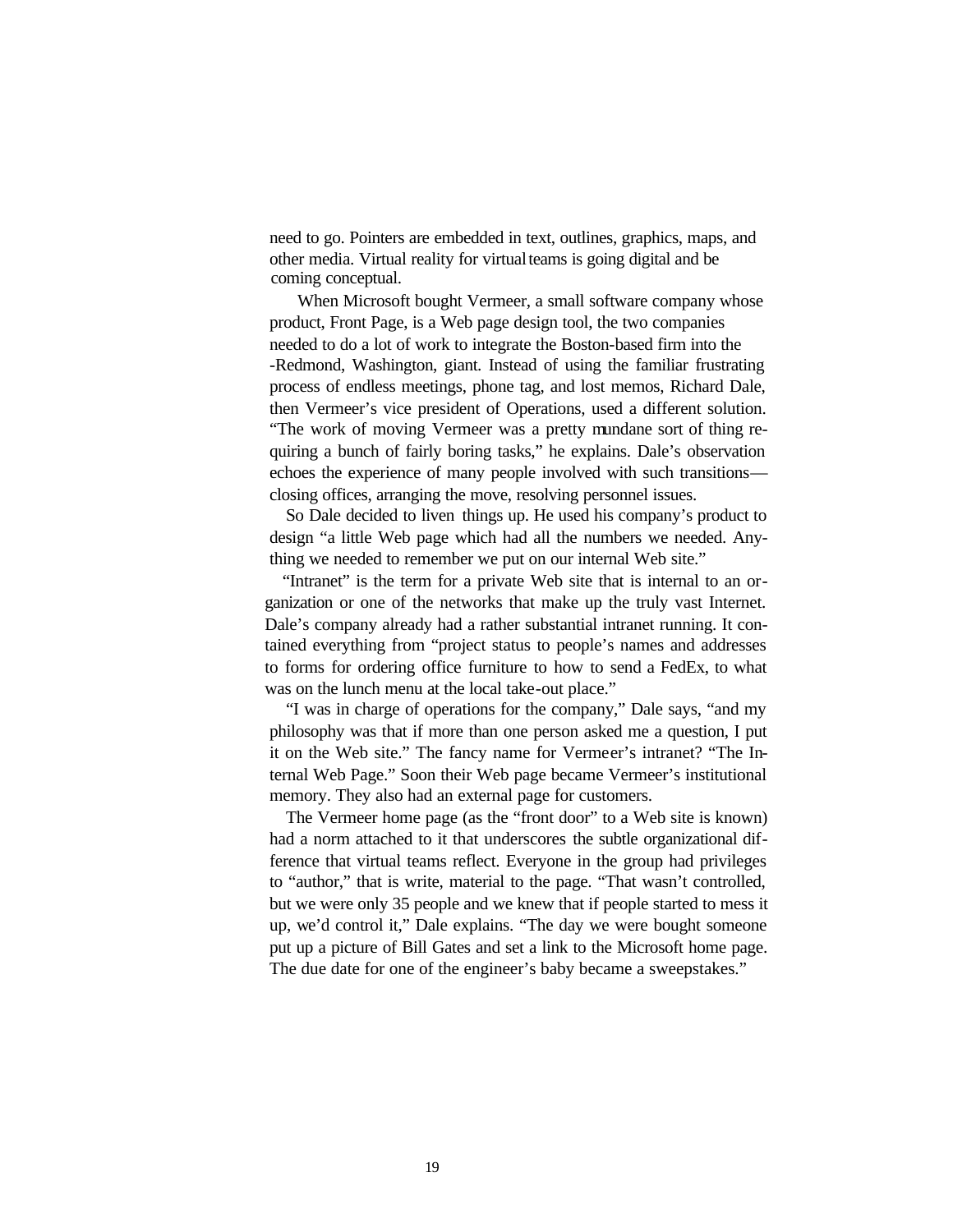There was even a Coffee Manifesto, which included instructions on how to use the coffee machine on the site. (As Dale says, "You know software engineers are very particular about their coffee.")

The family feel to all this speaks to the sense of community that the technology makes possible, that elusive quality called virtual that makes work-at-a-distance possible, allowing previously separated people to be pulled into a team. While older qualities of virtual teams find new expressions in cyberspace, true novelties also are appearing.

### *Information Is Money*

"Rocks Bank," a pseudonym for one of the world's largest custodial banks, handles \$500 billion annually, about a quarter of the entire budget of the U.S. government. Until recently, one huge player—State Street Bank— and two smaller ones—Chase Manhattan and Bank of New York—dominated custodial banking. When the two smaller players, each a giant in its own right, grew separately through mergers and acquisitions, the industry became explosively competitive.

Suddenly custodial services—all the backroom functions that enable money to change hands in mutual funds, pension funds, and private transactions so they can finally rest someplace (in custody)—became a commodity. To distinguish themselves to their dients, custodial banks have become information providers. The boundaries between financial services and information technology services have faded in an electronic instant.

Rocks Bank's clientele is diverse, including mutual funds and state and corporate pension plans, one of which is an investment company that is both its client and its competitor. "We compete fiercely with them for 401(k) management but we're also their custodian," says Ian Stevens, Rocks Bank's vice president of New Technology. "We hold about \$50 billion of their money because they're not a bank. It's all so interwoven and incestuous." Even clients and competitor lines have blurred for this institution that is growing at astronomical rates—25 percent annually year after year.

If you think the most exciting software development is coming out of the brand name houses or even the brilliant boutique shops, reconsider.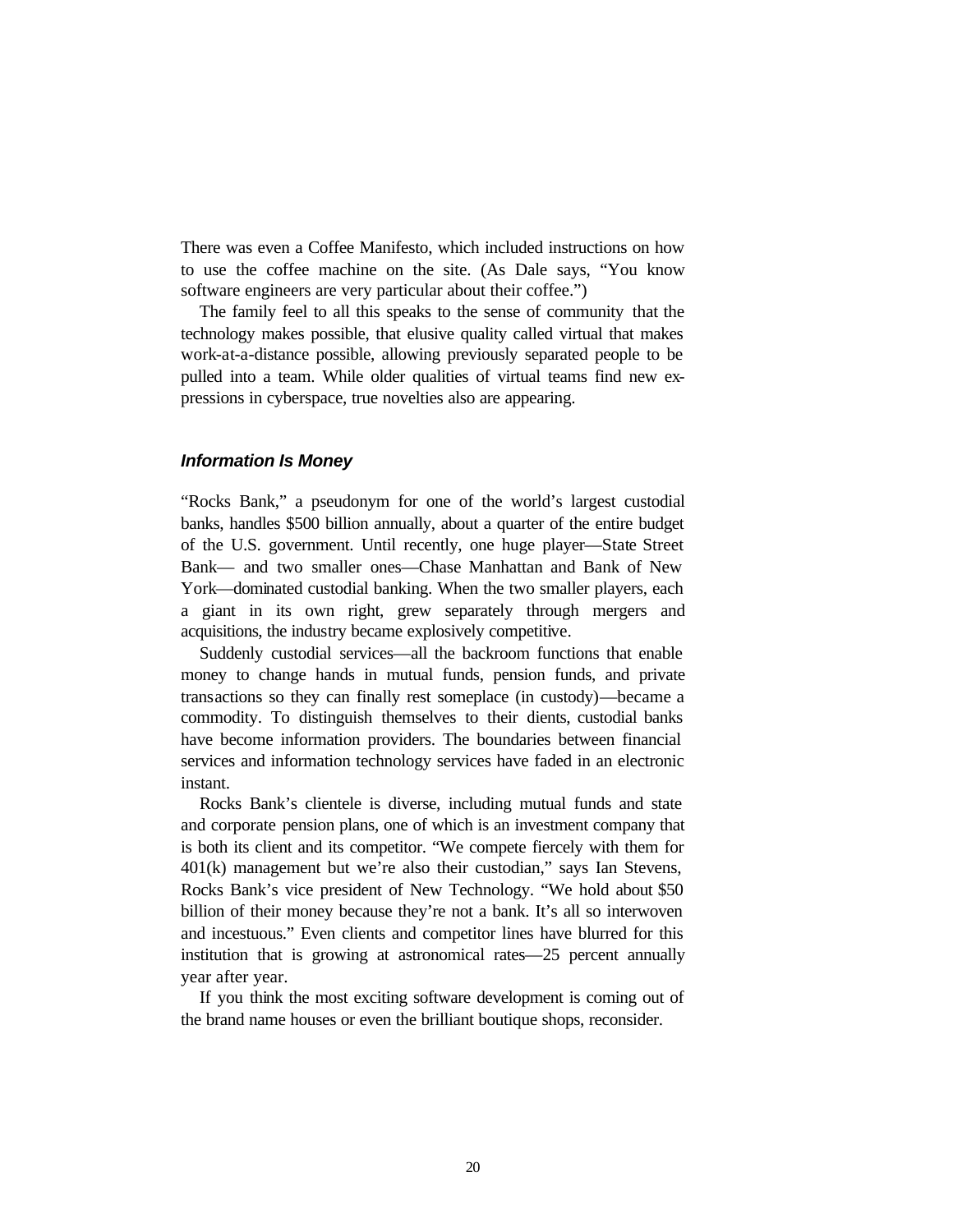Places like Rocks Bank also are building the electronic superstructures for virtual teams.

Stevens is the architect behind Rocks Bank's Work Stream Technology project, a harbinger of technology support systems for virtual teams. When complete, the system will make each trade "a self-aware work object." The trade will move around the world among virtual team members according to what it knows needs to happen to it next on its own clock. ORBs (technically, "object request brokers") at each site coordinate and distribute work in a global 24-hour-per-day office that is always open for business. Object technology like this, the next generation beyond relational databases, eventually will make virtual teams completely self-sufficient. When Rocks Bank's home office in Sydney, Australia, closes at 5 PM, its ORB will automatically move work to its New York branch where that part of the virtual team is just waking up. The individual work object will carry its own set of instructions complete with the attached interactions of everyone who has worked on it.

Every time a trade is made on any of the assets that Rocks Bank holds for its clients, the bank needs to know about it. Simple enough, but 50 percent of the transactions that the bank receives in its Medallion Trust department each day come in by fax—many of them handwritten! The fax problem was only the first obstacle that Stevens' team had to overcome: Medallion Trust, just a small part of the bank, receives 2000 faxes a day. Each fax has its own demanding timetable and elaborate set of actions that its existence initiates.

"In this one department, we have 50 people and half a dozen fax machines that run nonstop with a very complex method of logging and tracking," Stevens explains. "Faxes are frequently either missing information or they are illegible. 'Is that \$5m or

So his team's work is to build an environment that will allow each transaction to become its own self-collecting history. By working around the clock without disruption, passing work from time zone to time zone, the bank can increase its volume and accelerate its service—quite a competitive advantage. The team will be truly virtual—their hand-offs reaching around the globe following the path of the rising sun.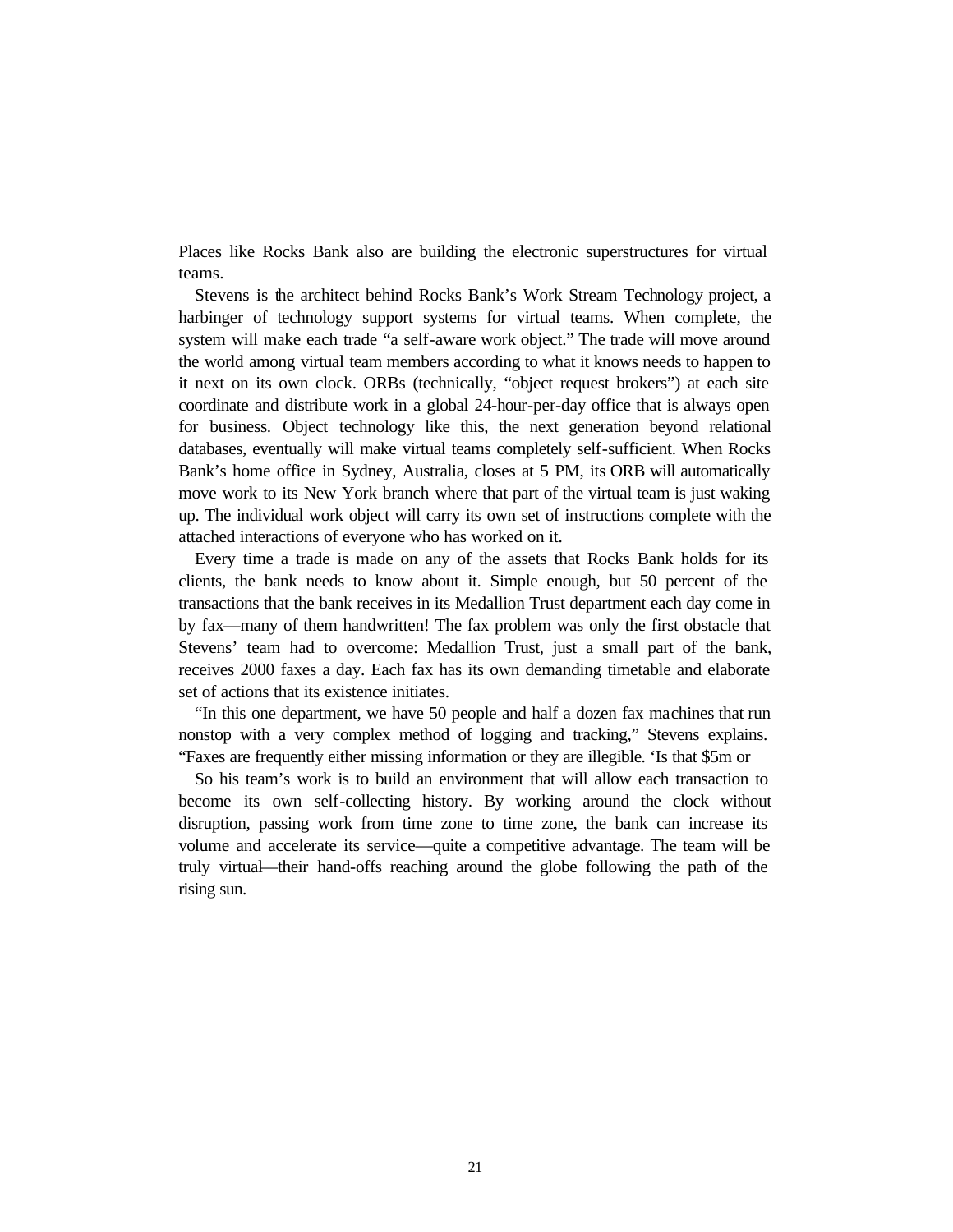## **Feeding the Virtual Team Cycle**

Virtual teams are not just a nifty way to organize and make use of cutting-edge technology. Whether consciously or not, many companies like Rocks Bank are betting their future on virtual teams as their strategic differentiator. By employing virtual teams, they can do things that are impossible within the prevailing model of side-by-side, 9-to-S work.

*Virtual teams are a strategy for success.*

If they cannot accomplish their goals within their own four walls, virtual teaming companies climb over them and partner with someone or several someones with whom they can make it happen. If their competition suddenly overpowers them, 21st-century organizations see virtual teams as the way to become smarter and more flexible, adaptive and more competitive.

The way is not easy. Virtual teams are microcosms of the organizations and environments that spawn them. Today's teams are complex and reflect all the stresses and strains induced by the extraordinary shift in human civilization now underway. As the Industrial Age recedes more swiftly and the peak of the Information Age still looms far ahead, we and our groups are betwixt and between. We are born into ages past, yet navigate ahead to an uncertain future.

#### *The Virtuous Loop*

Many teams now are physically distributed. Long-standing management molds that funneled information up and sent orders down are cracking. More information is becoming more omnipresent to more people. Competitive pressures to constantly improve cost and quality are driving the redesign of work processes. All the while, information seeks its natural path, flowing with its own simple process physics, horizontally linking people across boundaries through and among organizations.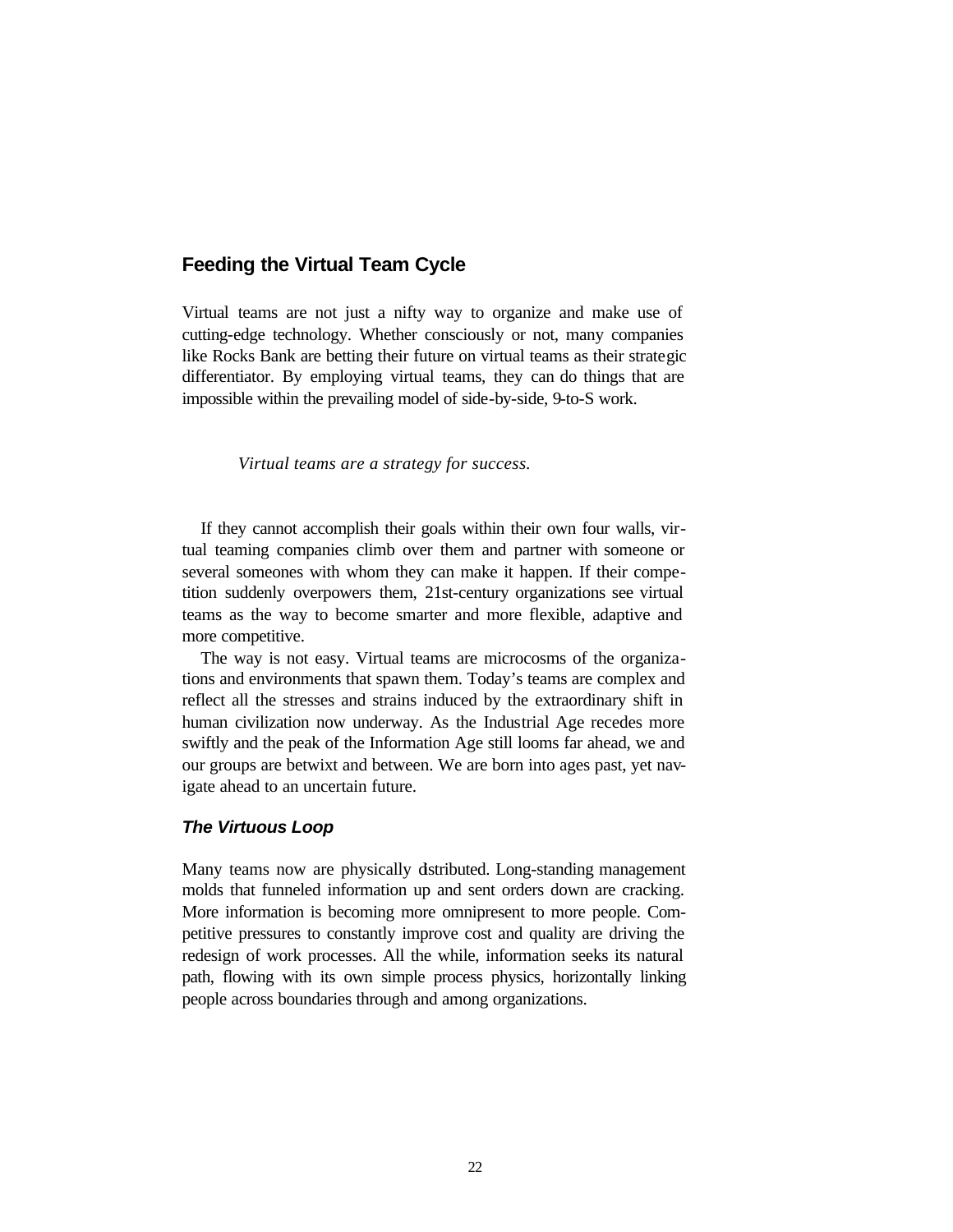There is a *virtuous<sup>1</sup> ' feedback loop* building in the development of virtual teams that promises an exponential rise in this form of organization. Virtual teams are not a fad. They are the future.

The virtuous loop begins with yesterday's assumption that people must collocate to work together. "Shoulder to shoulder" the traditional team works together. Shoulder to shoulder traditional teams hand off their work to the next team in chains of larger processes, the bucket brigade view of working groups. Organizational building blocks of closely spaced bodies stacked in command-and-control pyramids. This is the idealized machine organization of the Industrial Age. Thus:

- **? Given:** Traditional work group design creates stable spatial and organizational boundaries based on locating people with interdependent tasks next to one another.
- **? Change:** Today, however, technology, speed, globalization, and complexity are rearranging this root premise of work design.
- **? Impact:** As a consequence, people working on interdependent tasks are no longer necessarily proximate in space and time, nor need they be in the same organization. Two things happen: distance and time become problems to solve and organizational issues develop within rigid hierarchy-bureaucracies. To deal with distance, people usually turn to a mix of face-to-face meetings and electronic communication technologies to replace key ele ments of collocation. To deal with the demands of crossboundary work, organizations create virtual teams as needed.
- **? Novelty:** Electronic, particularly digital, media that people typically use to compensate for distance, eventually go beyond their replacement application. In time, they offer entirely new ways for people to communicate interactively.
- **? Adapation:** This in turn leads to new networked forms of organizations—which are virtual teams at the small group level. Meanwhile, new energy is pumped into the system as increasingly more work is created around digital products and services.
- **? Result:** As the technology and organizational support structures for virtual work improve, more work is designed to take